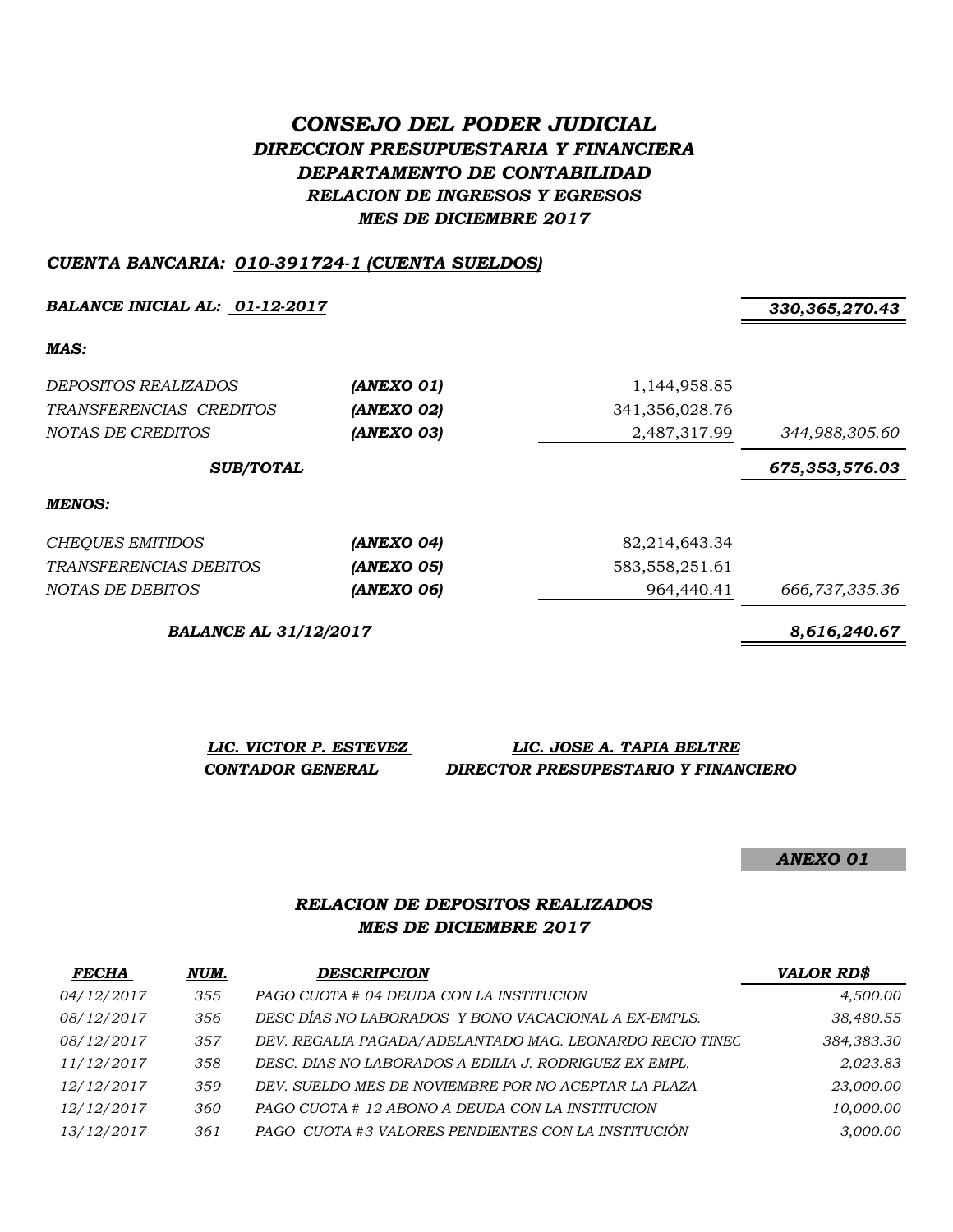|                   |     | TOTAL RD\$                                             | 1,144,958.85 |
|-------------------|-----|--------------------------------------------------------|--------------|
| 29/12/2017        | 367 | DESC. DIAS NO LABORADOS.                               | 6,565.68     |
| 28/12/2017        | 366 | DESC. DÍAS NO LABORADOS, REAJUSTE SALARIAL             | 552,922.06   |
| 26/12/2017        | 365 | DEVOLUCION SUELDO NO CORRESPONDE YAIRON VALENTIN       | 19,038.10    |
| 22/12/2017        | 364 | DESC. DIAS NO LABORADOS A VARIOS EX EMPLS.             | 61,499.00    |
| 15/12/2017        | 363 | DESC. DIAS NO LABORADOS NOM./ CIERTO TIEMPO            | 5,649.18     |
| <i>14/12/2017</i> | 362 | DESC. DIAS NO LABORADOS Y BONO VAC. A VARIOS EX-EMPLS. | 33,897.15    |
|                   |     |                                                        |              |

### *ANEXO 02*

## *RELACION DE TRANSFERENCIAS CREDITOS MES DE DICIEMBRE 2017*

| <b>FECHA</b>      | NUM. | <b>DESCRIPCION</b>                                   | <b>VALOR RD\$</b> |
|-------------------|------|------------------------------------------------------|-------------------|
| <i>20/12/2017</i> | 123  | TRANSF. DE FONDOS PAGO SUELDOS DICIEMBRE 2017        | 341,187,697.17    |
| <i>21/12/2017</i> | 124  | TRANSF. DE FONDOS REVERSION HECHA POR EL BANRESERVAS | 25,511.33         |
| <i>29/12/2017</i> | 125  | TRANSF. DE FONDOS REEMB. SUELDOS EMPLS. COOPNASEJU   | 142,820.26        |
|                   |      | TOTAL RD\$                                           | 341,356,028.76    |

#### *ANEXO 03*

## *RELACION NOTAS DE CREDITOS MES DE DICIEMBRE 2017*

| <b>FECHA</b> | NUM. | DESCRIPCION                                              | <b>VALOR RD\$</b> |
|--------------|------|----------------------------------------------------------|-------------------|
| 31/12/2017   |      | 935 REINTEGRO POR CADUCIDAD DE CHO109831.                | 6,018.18          |
| 14/12/2017   |      | 936 REINTEGRO CHO113385                                  | 17,816.00         |
| 31/12/2017   |      | 937 RETENCION PERS. EXCLUIDOS NOMINA REGALIA PASCUAL.    | 828,270.46        |
| 31/12/2017   |      | 938 RETENCION PERS. MILITAR EXCL. NOMINA REGALIA PASCUAL | 420,024.17        |
| 31/12/2017   |      | 939 MILITARES EXCLUIDOS EN LA NOMINA ELECTRONICA         | 382,660.01        |
| 31/12/2017   |      | 940 EMPLEADOS EXCLUIDOS DE LA NOMINA ELECTRONICA         | 439,195.25        |
| 29/12/2017   |      | 941 REINTEGRO CHO110710                                  | 6,018.18          |
| 29/12/2017   |      | 942 REINTEGRO CHQ110745                                  | 6,018.18          |
| 29/12/2017   |      | 943 REINTEGRO CHO110708                                  | 6,018.18          |
| 29/12/2017   |      | 944 REINTEGRO CHQ110921                                  | 2,439.73          |
| 29/12/2017   |      | 945 RETENCION EN NOMINA DEL BONO VACACIONAL              | 372,539.65        |
| 29/12/2017   |      | 23 VALOR PAGADO DE MENOS CHO114015.                      | 300.00            |
|              |      | TOTAL RD\$                                               | 2,487,317.99      |

#### *ANEXO 04*

## *RELACION DE CHEQUES EMITIDOS MES DE DICIEMBRE 2017*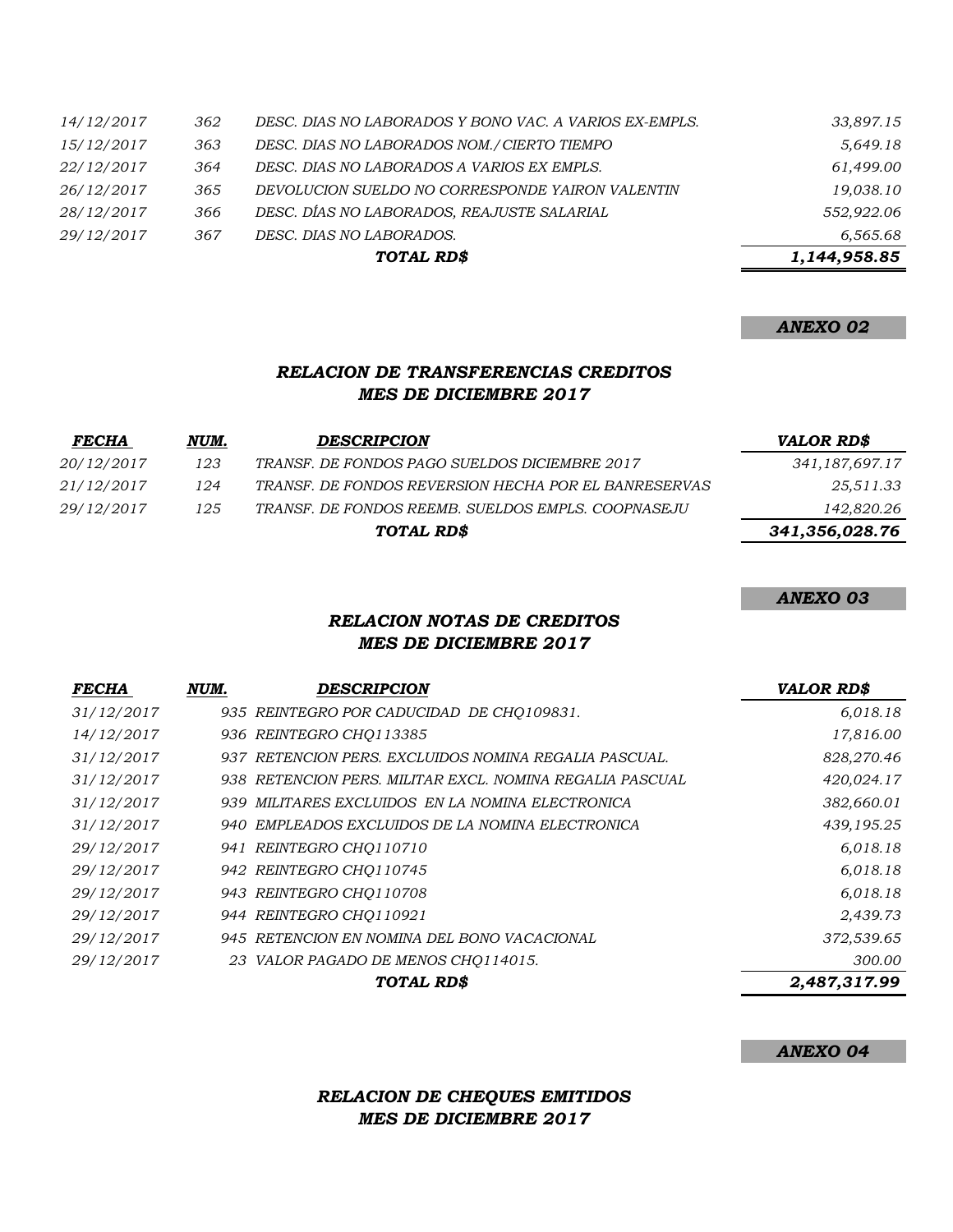| <b>FECHA</b>      | <u>NUM.</u> | <b>BENEFICIARIO</b>              | <b>VALOR RD\$</b> |
|-------------------|-------------|----------------------------------|-------------------|
| 01/12/2017        | 114155      | CHEQUE DE PREVENCION             | 0.00              |
| <i>01/12/2017</i> | 114156      | MARIANO GERMAN MEJIA             | 423,000.00        |
| 01/12/2017        | 114157      | FRANCISCO ANT. JEREZ MENA        | 392,525.94        |
| 01/12/2017        | 114158      | JOSE A. CRUCETA ALMANZAR         | 389,104.23        |
| <i>01/12/2017</i> | 114159      | EDGARDO HERNANDEZ MEJIA          | 389,104.23        |
| 01/12/2017        | 114160      | ROBERT C. PLACENCIA ALVAREZ      | 389,104.23        |
| 01/12/2017        | 114161      | SARA I. HENRIQUEZ MARIN          | 389,104.23        |
| 01/12/2017        | 114162      | ARIEL A. VOLQUEZ MATOS           | 15,501.67         |
| 01/12/2017        | 114163      | GLORIA A. QUERO CABRERA          | 8,844.20          |
| 01/12/2017        | 114164      | NORA A. SOSA MARTINEZ            | 7,513.76          |
| 01/12/2017        | 114165      | SONIA CORADIN                    | 6,141.00          |
| <i>01/12/2017</i> | 114166      | CARLOS FLORES DE JESUS           | 20,309.29         |
| 01/12/2017        | 114167      | LILIAN M. DIAZ GIL               | 7,839.05          |
| 01/12/2017        | 114168      | LOURDES M. LORA MEJIA            | 24,644.94         |
| 01/12/2017        | 114169      | ROSA REYNOSO                     | 6,141.00          |
| 01/12/2017        | 114170      | SENOVIA ARIAS                    | 6,141.00          |
| 01/12/2017        | 114171      | RAMONA DIAZ                      | 6,141.00          |
| 01/12/2017        | 114172      | MARIA M. PIMENTEL FABIAN         | 6,141.00          |
| <i>01/12/2017</i> | 114173      | LUZ DEL C. MONTANO               | 6,141.00          |
| 01/12/2017        | 114174      | ELIGIA DE LA CRUZ                | 6,141.00          |
| 01/12/2017        | 114175      | OLGA M. ROSARIO V.               | 6,141.00          |
| 01/12/2017        | 114176      | <b>IRIS RODRIGUEZ P.</b>         | 6,141.00          |
| <i>01/12/2017</i> | 114177      | CARMEN POLANCO                   | 6,141.00          |
| <i>01/12/2017</i> | 114178      | ANA FCA. FELIZ SANCHEZ           | 6,141.00          |
| 01/12/2017        | 114179      | ALTAGRACIA A. RODRIGUEZ VICTORIA | 6,141.00          |
| 01/12/2017        | 114180      | MILTA ANT. RODRIGUEZ SANTOS      | 6,141.00          |
| 01/12/2017        | 114181      | OLGA E. DIAZ DIAZ                | 6,141.00          |
| 01/12/2017        | 114182      | JOSEFA R. BLANCO                 | 6,141.00          |
| 01/12/2017        | 114183      | MARIA DEL R. CUELLO PARADIS      | 21,878.83         |
| 01/12/2017        | 114184      | MELBA FCA. HENRIQUEZ GUZMAN      | 6,141.00          |
| 01/12/2017        | 114185      | ESTHER M. AMOR PEÑA              | 6,141.00          |
| 01/12/2017        | 114186      | FRANCIA C. MARTINEZ DRULLARD     | 21,878.83         |
| 01/12/2017        | 114187      | AMELIA DEL ORBE PEÑA             | 6,141.00          |
| 01/12/2017        | 114188      | <b>BIENVENIDA BELLIARD</b>       | 36,856.91         |
| 01/12/2017        | 114189      | PACO PEREZ REYES                 | 6,141.00          |
| 01/12/2017        | 114190      | ROSA J. DE LOS SANTOS G.         | 6,141.00          |
| 01/12/2017        | 114191      | CARMEN L. PERALTA CASTELLANOS    | 6,141.00          |
| 01/12/2017        | 114192      | FIDIAS GONZALEZ VICIOSO          | 6,141.00          |
| 01/12/2017        | 114193      | ISABEL E. DE LOS SANTOS GOMEZ    | 6,141.00          |
| 01/12/2017        | 114194      | LUIS E. MOREL POUERIE            | 37,390.08         |
| 01/12/2017        | 114195      | YOLANDA E. DE WINDT DE GAUTREAU  | 13,258.57         |
| 01/12/2017        | 114196      | SENAIDA A. ALVAREZ PEREZ         | 6,141.00          |
| 01/12/2017        | 114197      | YDALIA PORTORREAL                | 6,141.00          |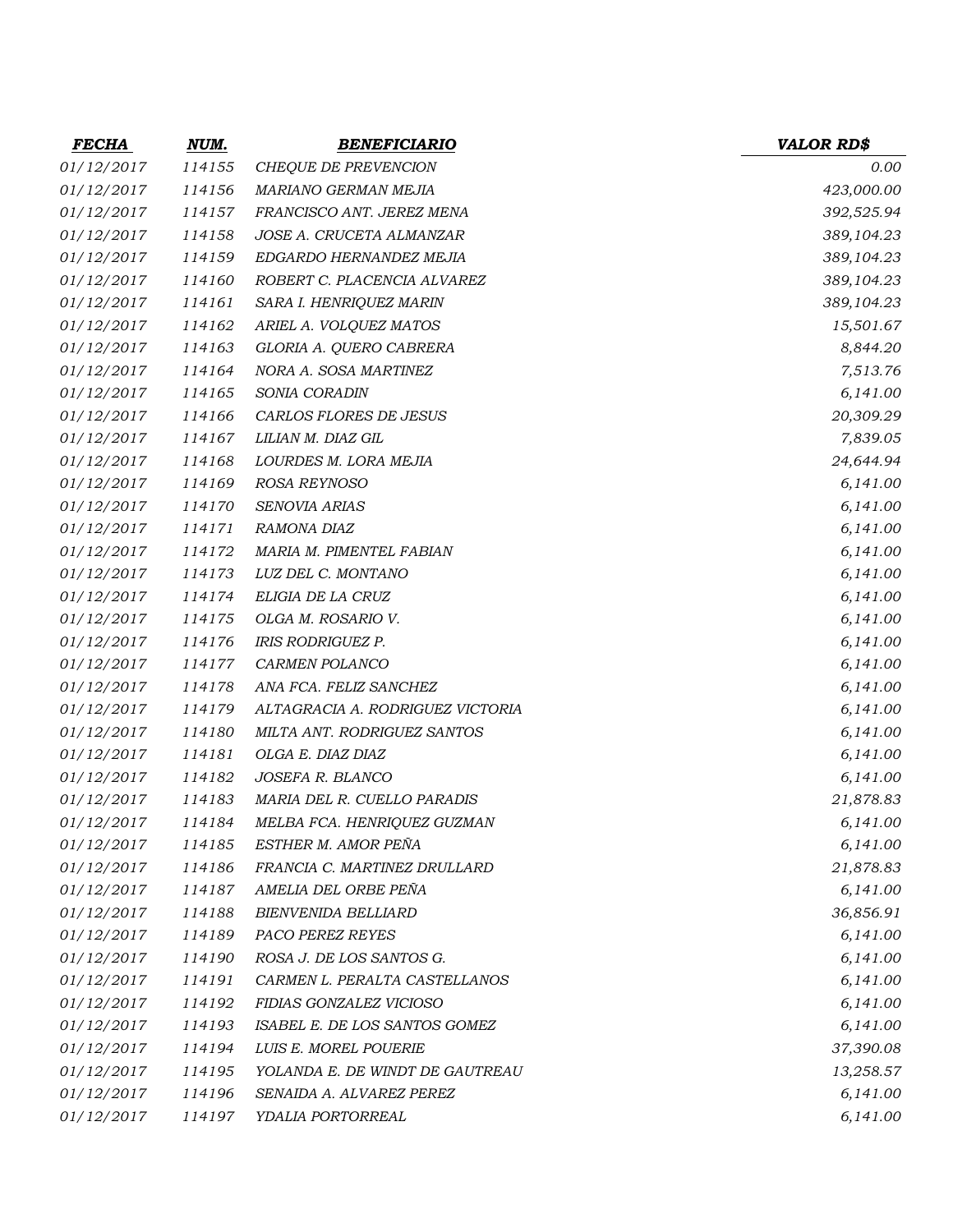| <i>01/12/2017</i> | 114198 | MARTA N. MONTAS RAMIREZ              | 6,141.00  |
|-------------------|--------|--------------------------------------|-----------|
| 01/12/2017        | 114199 | HILDA CARRASCO PEREZ                 | 6,141.00  |
| <i>01/12/2017</i> | 114200 | LUZ M. DEL CARMEN RODRIGUEZ GAUTREAU | 6,141.00  |
| 01/12/2017        | 114201 | CRISTINO RODRIGUEZ                   | 6,141.00  |
| 01/12/2017        | 114202 | MAXIMO S. ROSARIO RODRIGUEZ          | 6,141.00  |
| 01/12/2017        | 114203 | RAFAEL CONTRERAS CONTRERAS           | 6,141.00  |
| 01/12/2017        | 114204 | VIRGINIA SUERO ESPINAL               | 6,141.00  |
| 01/12/2017        | 114205 | JOSEFA A. CUESTA DE MAÑON            | 7,071.23  |
| 01/12/2017        | 114206 | ANA M. BAUTISTA                      | 6,141.00  |
| <i>01/12/2017</i> | 114207 | MIRELLA DE LA ROSA DOMINGUEZ         | 6,141.00  |
| 01/12/2017        | 114208 | DORA H. STERLING VAZQUEZ             | 6,141.00  |
| 01/12/2017        | 114209 | FELIX R. CUEVAS RUFINO               | 767.63    |
| 01/12/2017        | 114210 | JOSEFINA SUAZO ABREU                 | 33,287.06 |
| 01/12/2017        | 114211 | ALTAGRACIA A. GIL NOBLE              | 6,141.00  |
| 01/12/2017        | 114212 | RAFAELA DE JS. PEÑA LORA             | 6,141.00  |
| 01/12/2017        | 114213 | BRIGIDA FELIZ VDA. OZUNA             | 6,141.00  |
| <i>01/12/2017</i> | 114214 | <b>LEON FLORES</b>                   | 33,102.89 |
| 01/12/2017        | 114215 | MARIA A. PAULINO MARTE               | 6,141.00  |
| 01/12/2017        | 114216 | CESAR A. VALLEJO NICOLAS             | 6,141.00  |
| 01/12/2017        | 114217 | LUCIA M. REYES PEREZ                 | 17,654.87 |
| 01/12/2017        | 114218 | <b>MERCEDES HIRALDO</b>              | 6,141.00  |
| <i>01/12/2017</i> | 114219 | RAMONA FLORES DE MATOS               | 6,141.00  |
| 01/12/2017        | 114220 | ELOISA NUÑEZ DE GONZALEZ             | 11,754.29 |
| 01/12/2017        | 114221 | MIREYA CAPELLAN A.                   | 6,141.00  |
| 01/12/2017        | 114222 | LUZ DEL C. SANCHEZ CALDERON          | 6,141.00  |
| 01/12/2017        | 114223 | <b>INES MDES. REYES CABRERA</b>      | 6,141.00  |
| 01/12/2017        | 114224 | SILVESTRE COCO                       | 6,141.00  |
| 01/12/2017        | 114225 | ELISA VIVIECA                        | 6,141.00  |
| 01/12/2017        | 114226 | TERESA MORA DE LA ROSA               | 6,141.00  |
| 01/12/2017        | 114227 | PEDRO A. FERNANDEZ SALCEDO           | 40,039.99 |
| 01/12/2017        | 114228 | RAFAEL A. RODRIGUEZ GONZALEZ         | 37,310.00 |
| 01/12/2017        | 114229 | AFRICA E. SANTOS GUZMAN              | 6,141.00  |
| 01/12/2017        | 114230 | MILEDYS S. SOSA R.                   | 29,217.62 |
| 01/12/2017        | 114231 | MARCIANA ALT. RAMIREZ CORONA         | 21,878.83 |
| 01/12/2017        | 114232 | DAYSI R. VASQUEZ CRUZ                | 6,141.00  |
| 01/12/2017        | 114233 | CARMEN DE LOS A. LUCIANO GARCIA      | 6,141.00  |
| 01/12/2017        | 114234 | NEREYDA E. JAQUEZ LOZANO             | 6,141.00  |
| 01/12/2017        | 114235 | CARMEN L. SANTOS PIMENTEL            | 6,141.00  |
| 01/12/2017        | 114236 | AMERICA G. ESPINAL HUED              | 6,141.00  |
| 01/12/2017        | 114237 | RAMON ANT. CARABALLO ABREU           | 6,141.00  |
| <i>01/12/2017</i> | 114238 | CARLOS D. GARCIA GARCIA              | 6,141.00  |
| 01/12/2017        | 114239 | DULCE M. ESTEVEZ                     | 6,141.00  |
| <i>01/12/2017</i> | 114240 | MARIA DE LA C. CANELA CANELA         | 6,141.00  |
| 01/12/2017        | 114241 | FRANCISCO J. NUÑEZ GOMEZ             | 38,512.87 |
| 01/12/2017        | 114242 | MARIA G. DALMASI LORA                | 6,141.00  |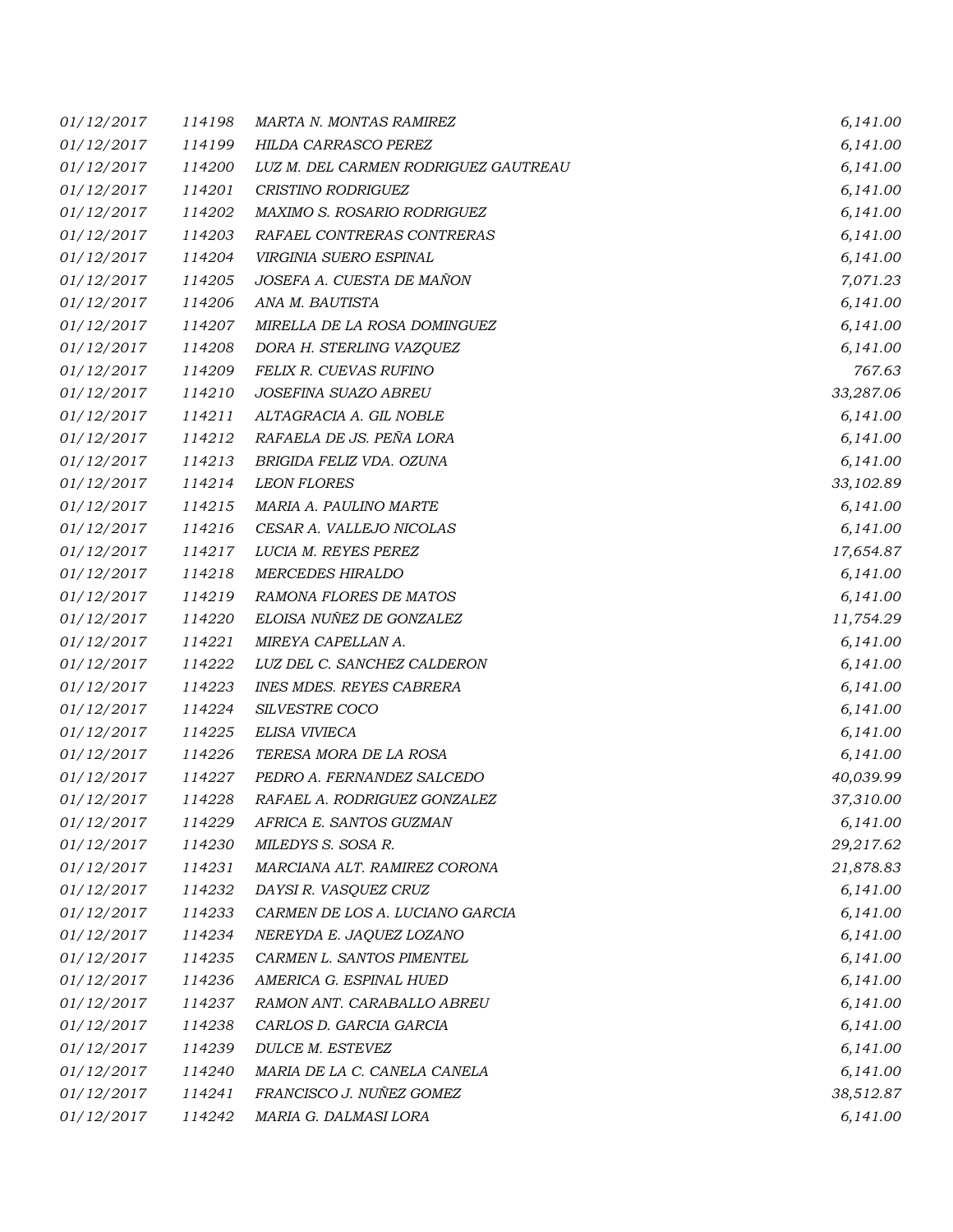| <i>01/12/2017</i> | 114243 | CARMEN L. EDUARDO ICIANO             | 6,141.00  |
|-------------------|--------|--------------------------------------|-----------|
| 01/12/2017        | 114244 | CARMEN Y. COSME GUTIERREZ            | 6,141.00  |
| <i>01/12/2017</i> | 114245 | FRANCISCA R. PEREZ PEÑA              | 6,141.00  |
| 01/12/2017        | 114246 | ADRIANO GONZALEZ PANTALEON           | 6,141.00  |
| 01/12/2017        | 114247 | ANA J. LOPEZ GERMOSEN                | 6,141.00  |
| 01/12/2017        | 114248 | ROSAURA JULIA JIMENEZ DAJER DE LOPEZ | 26,910.97 |
| 01/12/2017        | 114249 | RAMONA DE JESUS ROSARIO              | 6,141.00  |
| 01/12/2017        | 114250 | MARIA A. CASTRO AGRAMONTE            | 6,141.00  |
| 01/12/2017        | 114251 | <b>AGUSTINA MARTE</b>                | 6,141.00  |
| <i>01/12/2017</i> | 114252 | EURIPIDES A. GARCIA GARCIA           | 37,180.42 |
| 01/12/2017        | 114253 | GENOVEVA I. ROSARIO                  | 6,141.00  |
| 01/12/2017        | 114254 | MARIA A. HONRADO BADIA               | 6,141.00  |
| 01/12/2017        | 114255 | MARIA ALT. RAMOS GARCIA              | 6,141.00  |
| 01/12/2017        | 114256 | JUAN ANT. SANCHEZ VILLA              | 6,141.00  |
| 01/12/2017        | 114257 | RAMONA JIMENEZ LIZARDO               | 6,141.00  |
| 01/12/2017        | 114258 | JOSEFA ALT. MEJIA MIESES             | 6,141.00  |
| <i>01/12/2017</i> | 114259 | ROSA PAREDES GARCIA                  | 6,141.00  |
| 01/12/2017        | 114260 | <b>GUARIONEX BRITO TAVERAS</b>       | 6,141.00  |
| 01/12/2017        | 114261 | PEDRO HERNANDEZ CRUCEY               | 6,141.00  |
| 01/12/2017        | 114262 | JUANA TRAVIESO VASQUEZ               | 6,141.00  |
| 01/12/2017        | 114263 | JUAN SEBASTIAN RODRIGUEZ             | 6,141.00  |
| <i>01/12/2017</i> | 114264 | AMELIA VALDEZ M.                     | 6,141.00  |
| 01/12/2017        | 114265 | VALENTIN SUAREZ G.                   | 6,141.00  |
| 01/12/2017        | 114266 | CAROLINA A. VICTORIA                 | 6,141.00  |
| 01/12/2017        | 114267 | FRANCISCA A. TEJADA                  | 6,141.00  |
| 01/12/2017        | 114268 | LOURDES M. NUÑEZ ROSARIO             | 6,141.00  |
| 01/12/2017        | 114269 | JOSE P. FLORES M.                    | 12,502.19 |
| 01/12/2017        | 114270 | GREGORIO ARIAS CARRASCO              | 22,152.31 |
| 01/12/2017        | 114271 | DAVID A. FELIZ FELIZ                 | 6,141.00  |
| 01/12/2017        | 114272 | MERCEDES SEGURA CUEVAS               | 6,141.00  |
| 01/12/2017        | 114273 | NERY MEDINA DIAZ                     | 6,141.00  |
| 01/12/2017        | 114274 | MIGUELINA PEÑA MENDEZ                | 6,141.00  |
| 01/12/2017        | 114275 | DOMINGO GUZMAN MORETA FELIZ          | 6,141.00  |
| 01/12/2017        | 114276 | RICHARDIN DE J. DOTEL                | 7,643.31  |
| 01/12/2017        | 114277 | EUDES M. ENCARNACION FELIZ           | 6,141.00  |
| 01/12/2017        | 114278 | NEREIDA FLORIAN SANTANA              | 6,141.00  |
| 01/12/2017        | 114279 | SERGIO OLIVERO FELIZ                 | 10,939.42 |
| 01/12/2017        | 114280 | ROSAURA FERRERAS FERRERAS            | 6,141.00  |
| 01/12/2017        | 114281 | <b>NURIS M. NOVAS MATOS</b>          | 6,141.00  |
| 01/12/2017        | 114282 | MIGUEL MEDINA PEREZ                  | 12,502.19 |
| 01/12/2017        | 114283 | LIVIO G. RIVAS                       | 6,141.00  |
| 01/12/2017        | 114284 | BIENVENIDA VELOZ                     | 6,141.00  |
| 01/12/2017        | 114285 | EUGENIA PEREZ SANTANA                | 10,939.42 |
| 01/12/2017        | 114286 | PEDRO REYES MEDINA                   | 6,141.00  |
| 01/12/2017        | 114287 | FELICIA CUEVAS CARVAJAL              | 6,141.00  |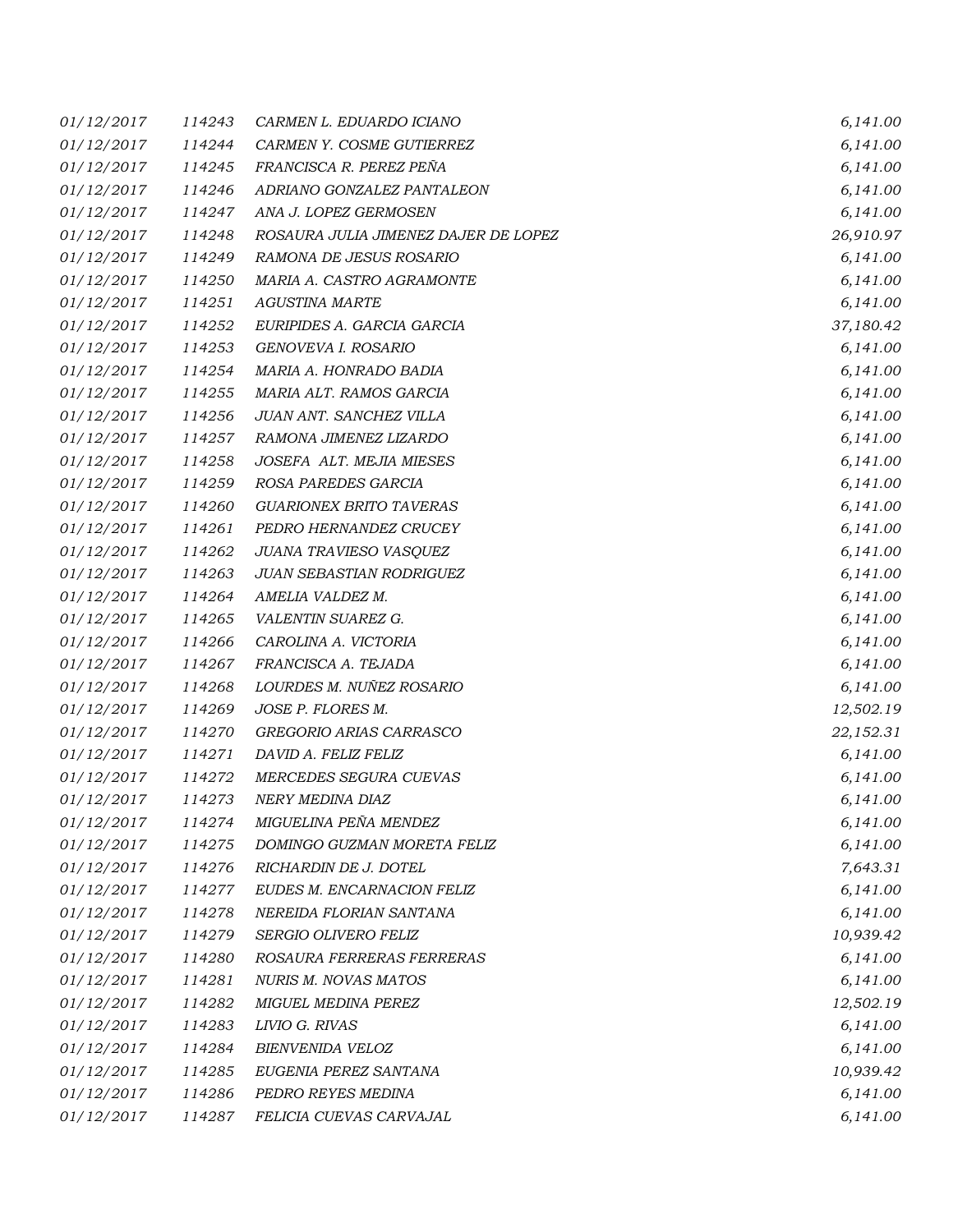| <i>01/12/2017</i> | 114288 | <b>JUSTO FERRERAS PEREZ</b>             | 6,141.00  |
|-------------------|--------|-----------------------------------------|-----------|
| 01/12/2017        | 114289 | VICTOR R. CONCEPCION ROMERO             | 6,141.00  |
| <i>01/12/2017</i> | 114290 | ADELFA A. HERRERA TERRERO               | 6,141.00  |
| 01/12/2017        | 114291 | <b>JULIO H. HERRERA MATOS</b>           | 1,125.85  |
| <i>01/12/2017</i> | 114292 | SENEO MONTERO MONTAS                    | 6,141.00  |
| 01/12/2017        | 114293 | XIOMARA A. MONTERO JIMENEZ              | 10,939.42 |
| <i>01/12/2017</i> | 114294 | RAMON A. MORETA                         | 6,141.00  |
| 01/12/2017        | 114295 | SIMONA FAMILIA ZABALA                   | 6,141.00  |
| 01/12/2017        | 114296 | VENECIA RUIZ MATEO                      | 6,141.00  |
| 01/12/2017        | 114297 | AUGUSTO E. OVIEDO PEÑA                  | 10,939.42 |
| 01/12/2017        | 114298 | ANERTA ALT. RODRIGUEZ                   | 33,350.33 |
| 01/12/2017        | 114299 | RAMON A. GUTIERREZ GARCIA               | 6,141.00  |
| 01/12/2017        | 114300 | JUAN DE LA C. TEJEDA ACOSTA             | 12,502.19 |
| <i>01/12/2017</i> | 114301 | JUANA LUCIA A. SANCHEZ G.               | 6,141.00  |
| 01/12/2017        | 114302 | ANTHIA M. REYES JIMENEZ                 | 6,141.00  |
| 01/12/2017        | 114303 | MANUEL E. SOSA CRUZ                     | 6,141.00  |
| 01/12/2017        | 114304 | DANIEL MEDINA BELLIARD                  | 6,141.00  |
| 01/12/2017        | 114305 | LUCILA NUÑEZ CASTRO                     | 6,141.00  |
| 01/12/2017        | 114306 | ANA M. BAEZ ROSARIO                     | 6,141.00  |
| 01/12/2017        | 114307 | RAMONA REYES CARRASCO                   | 6,141.00  |
| 01/12/2017        | 114308 | ELBA H. VARGAS FRIAS                    | 6,141.00  |
| 01/12/2017        | 114309 | EVARISTO JIMENEZ FIGUEREO               | 10,939.42 |
| 01/12/2017        | 114310 | GUARINA E. MERCEDES HERNANDEZ FERDINARD | 6,141.00  |
| 01/12/2017        | 114311 | LUIS J. BOURGET FROMETA                 | 39,170.92 |
| 01/12/2017        | 114312 | RUTH MONTALVO FRANCISCO                 | 30,099.01 |
| 01/12/2017        | 114313 | ROSARIO N. ARIAS GERMAN                 | 6,141.00  |
| 01/12/2017        | 114314 | ELIDA E. SANCHEZ NINA                   | 17,199.43 |
| 01/12/2017        | 114315 | ENEIDA DOMINGUEZ                        | 6,141.00  |
| 01/12/2017        | 114316 | JOSEFINA GURIDIS POZO                   | 6,141.00  |
| 01/12/2017        | 114317 | ALTAGRACIA M. PLACENCIO FORTUNA         | 6,141.00  |
| 01/12/2017        | 114318 | ARGENTINA ORTIZ PERDOMO                 | 6,141.00  |
| 01/12/2017        | 114319 | CARMELA MATOS TEJEDA                    | 6,141.00  |
| 01/12/2017        | 114320 | MARIA SEVERINO DE LEON                  | 6,141.00  |
| 01/12/2017        | 114321 | JULIANA PINEDA                          | 6,141.00  |
| 01/12/2017        | 114322 | MANUEL A. LEMONIER JIMENEZ              | 506.00    |
| 01/12/2017        | 114323 | MARITZA MEJIA DUVERGE                   | 6,141.00  |
| 01/12/2017        | 114324 | <b>JOSEFA REYES APONTE</b>              | 6,141.00  |
| 01/12/2017        | 114325 | CARMEN MA. MORALES MORALES              | 6,141.00  |
| 01/12/2017        | 114326 | <b>JULIA ARRIAGA PONTIER</b>            | 6,141.00  |
| 01/12/2017        | 114327 | HILDA L. LAMARCHE UBIERA                | 6,141.00  |
| 01/12/2017        | 114328 | EDELMIRA RAMIREZ DE ESPINAL             | 6,141.00  |
| 01/12/2017        | 114329 | LUCINDA ESPINAL                         | 6,141.00  |
| 01/12/2017        | 114330 | CARMEN A. CASADO MARTINEZ               | 6,141.00  |
| 01/12/2017        | 114331 | INES JOSE G.                            | 941.00    |
| 01/12/2017        | 114332 | MELANIA BELEN                           | 6,141.00  |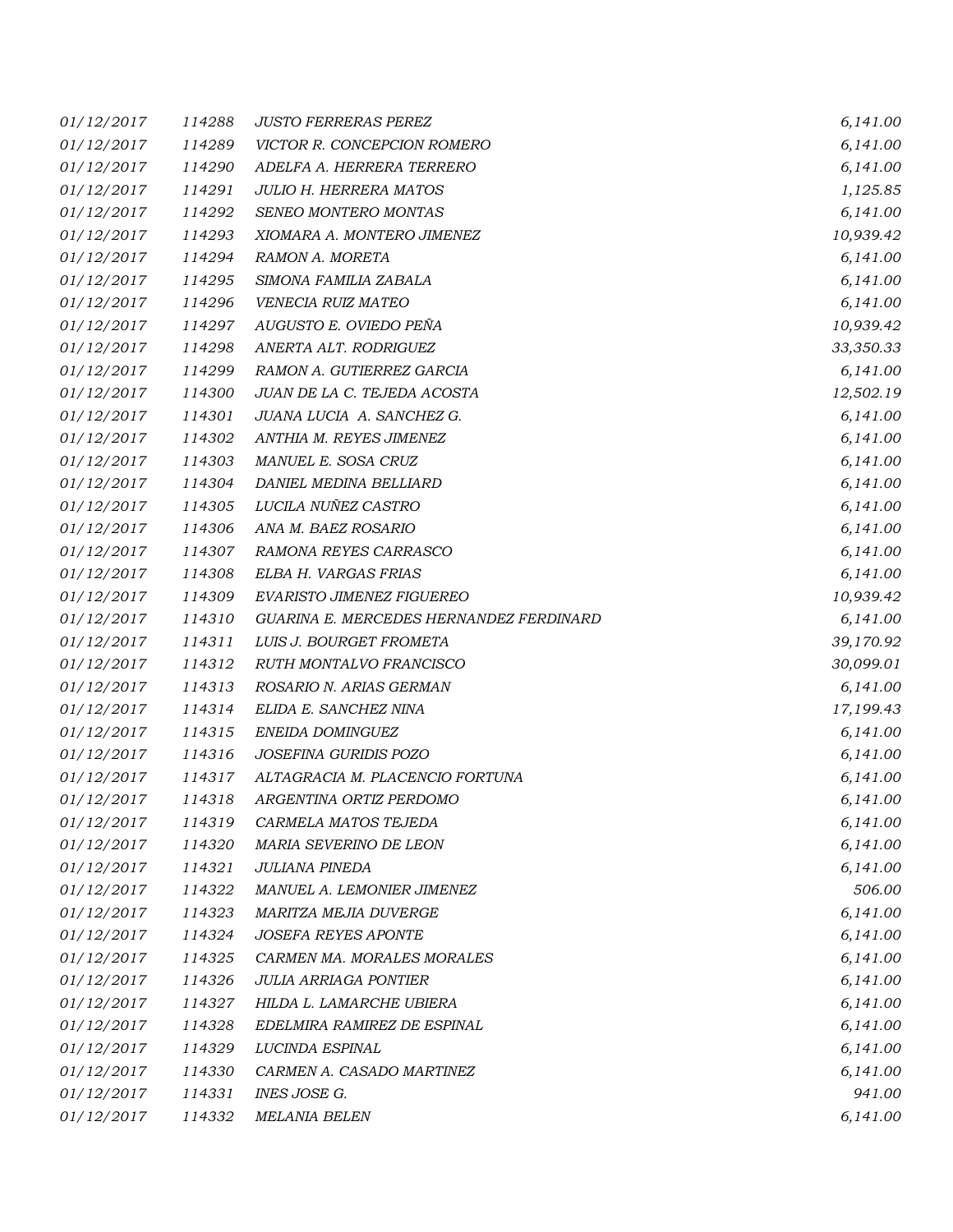| 01/12/2017        | 114333 | MARINA VASQUEZ M.                      | 6,141.00  |
|-------------------|--------|----------------------------------------|-----------|
| 01/12/2017        | 114334 | JUANA JIMENEZ E.                       | 6,141.00  |
| <i>01/12/2017</i> | 114335 | FRANCISCO ANT. JEREZ MENA              | 0.00      |
| 01/12/2017        | 114336 | JOSE A. CRUCETA ALMANZAR               | 0.00      |
| 01/12/2017        | 114337 | MARCOS JOSE GUZMAN                     | 2,066.00  |
| 01/12/2017        | 114338 | WILSON A. DE LA PAZ PEREZ              | 4,155.96  |
| 01/12/2017        | 114339 | YOLAINE ALT. POLANCO VASQUEZ           | 1,366.00  |
| 01/12/2017        | 114340 | DULCE MA. POLANCO TORIBIO              | 1,055.50  |
| 01/12/2017        | 114341 | FILADELFIA DEL ROSARIO SOSA            | 1,620.00  |
| <i>01/12/2017</i> | 114342 | ANNY DEL C. BAEZ RIVERA VDA. SIERRA    | 20,790.00 |
| <i>01/12/2017</i> | 114343 | DELCI ALT. FRANCISCO RAMIREZ           | 2,152.00  |
| <i>01/12/2017</i> | 114344 | ANDREA ALCANTARA                       | 1,731.16  |
| 01/12/2017        | 114345 | TEODORA ALMANZAR                       | 2,428.11  |
| <i>01/12/2017</i> | 114346 | MERCEDES FELIZ SANCHEZ                 | 1,283.60  |
| <i>01/12/2017</i> | 114347 | MARILYN PENA GONZALEZ                  | 712.82    |
| 01/12/2017        | 114348 | THELMA S. CANDELARIO B.                | 1,987.20  |
| 01/12/2017        | 114349 | AMARILIS A. CHECO R.                   | 610.65    |
| <i>01/12/2017</i> | 114350 | FARINA L. PEREZ JIMENEZ                | 1,856.76  |
| 01/12/2017        | 114351 | LUZ MA. DEL C. MARIA ROSARIO           | 928.38    |
| 01/12/2017        | 114352 | RAMONA HERNANDEZ VILLAR                | 928.38    |
| <i>01/12/2017</i> | 114353 | ERIKA M. ESPINAL ABREU                 | 517.50    |
| <i>01/12/2017</i> | 114354 | JOSE E. PENA VARGAS O GLORIA DIAZ BAEZ | 8,444.60  |
| 01/12/2017        | 114355 | DILCIA MERCEDES DE LOS SANTOS          | 4,158.00  |
| 01/12/2017        | 114356 | JUANA J. FABIAN CARRERAS               | 2,260.44  |
| 01/12/2017        | 114357 | MAGINA MORALES VDA. GERMAN             | 891.38    |
| 01/12/2017        | 114358 | NEREYDA J. ROSARIO                     | 974.81    |
| <i>01/12/2017</i> | 114359 | SOCORRO YOCAIRA GONZALEZ               | 1,980.58  |
| 01/12/2017        | 114360 | DINORAH DEL C. HERNANDEZ SALAZAR       | 610.65    |
| <i>01/12/2017</i> | 114361 | MERY ALT. RODRIGUEZ VDA. DE TAVERA     | 21,008.99 |
| 01/12/2017        | 114362 | RAFAEL BOLIVAR FERMIN LOPEZ            | 16,637.50 |
| 01/12/2017        | 114363 | <b>WANDER VIZCAINO RAMIREZ</b>         | 9,990.45  |
| 01/12/2017        | 114364 | VICENTE F. FRANCISCO RAMIREZ           | 896.67    |
| 01/12/2017        | 114365 | <b>BONY E. SURIEL GARCIA</b>           | 172.50    |
| 01/12/2017        | 114366 | SANTIAGO DE LA CRUZ RINCON             | 4,692.44  |
| 01/12/2017        | 114367 | MARCIA LUGO VDA. GUILIANI              | 66,528.00 |
| 01/12/2017        | 114368 | GELLIN ALMONTE MARRERO VDA. MATOS      | 18,900.00 |
| 01/12/2017        | 114369 | NEREYDA J. ROSARIO                     | 1,949.63  |
| 01/12/2017        | 114370 | JUANA J. FABIAN CARRERAS               | 2,260.44  |
| 01/12/2017        | 114371 | SOCORRO YOCAIRA GONZALEZ               | 1,980.58  |
| 01/12/2017        | 114372 | ALTAGRACIA M. ACEVEDO S.               | 3,072.00  |
| 01/12/2017        | 114373 | ADA V. ORTIZ ULLOA                     | 3,072.00  |
| 01/12/2017        | 114374 | AMARILIS A. CHECO R.                   | 1,679.29  |
| 01/12/2017        | 114375 | ANA A. FERMIN MOREY                    | 32,527.20 |
| 01/12/2017        | 114376 | ANA DE LOS ANGELES FERREIRA            | 772.00    |
| 01/12/2017        | 114377 | ANA L. REYNOSO TORIBIO                 | 3,427.92  |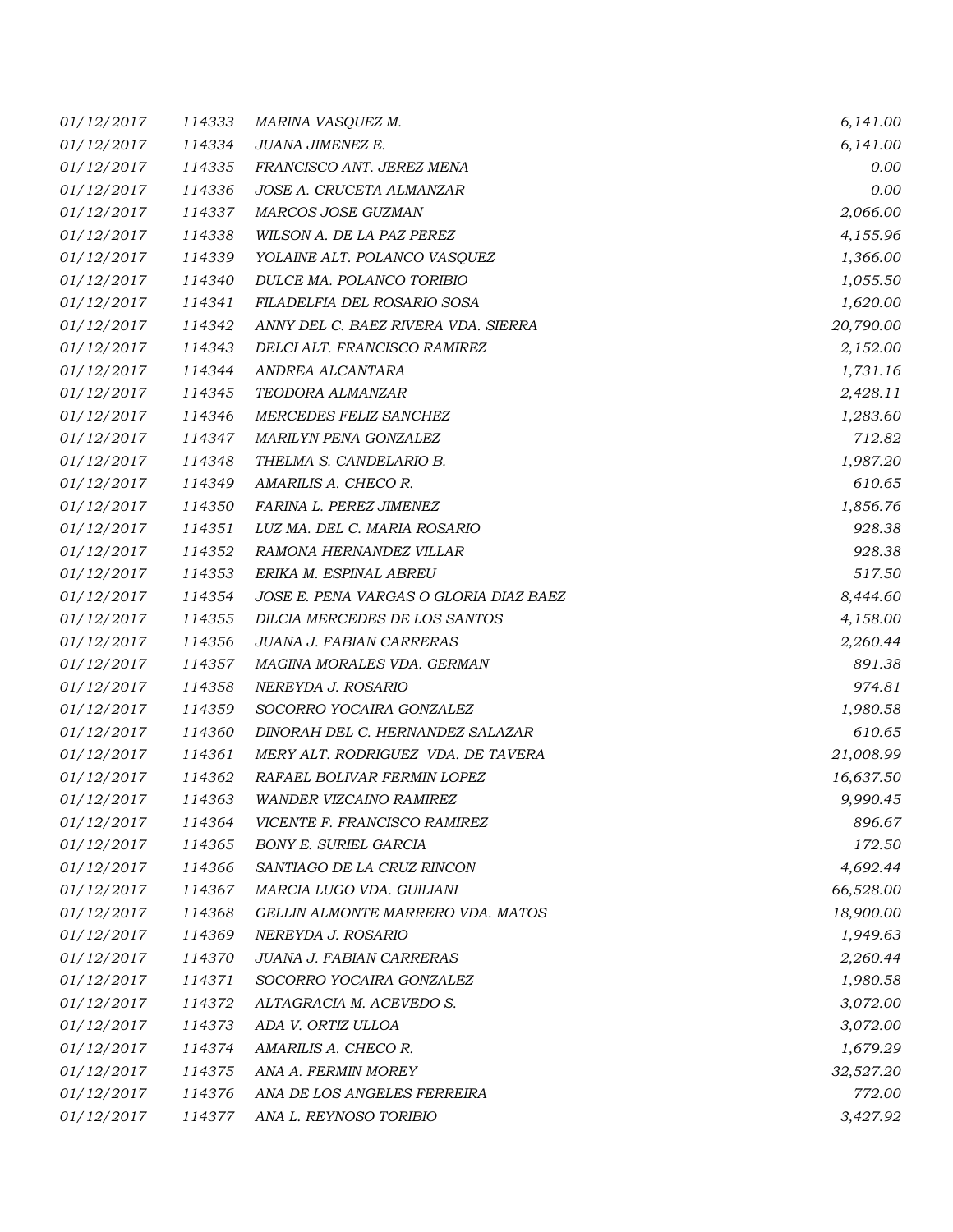| <i>01/12/2017</i> | 114378 | ANA LIDIA JIMENEZ                       | 6,241.68  |
|-------------------|--------|-----------------------------------------|-----------|
| 01/12/2017        | 114379 | <b>BRUCELA MATOS</b>                    | 1,356.71  |
| 01/12/2017        | 114380 | CARMEN GARCIA VDA. CALDERON             | 1,321.92  |
| 01/12/2017        | 114381 | CRISTINA A. RODRIGUEZ VDA. C.           | 2,592.00  |
| 01/12/2017        | 114382 | DALIA MARGARITA ROSSIS                  | 2,152.80  |
| 01/12/2017        | 114383 | DANIELA ESTRELLA VDA. C.                | 2,037.00  |
| 01/12/2017        | 114384 | DILCIA MERCEDES DE LOS SANTOS           | 2,425.50  |
| 01/12/2017        | 114385 | DOMINGO V. TAVERAS                      | 3,912.30  |
| 01/12/2017        | 114386 | FILOMENA DE LA CRUZ                     | 2,151.36  |
| <i>01/12/2017</i> | 114387 | GLADYS GUERRERO AVILA VDA. SANTANA      | 45,379.20 |
| 01/12/2017        | 114388 | GLADYS RIVERA                           | 758.16    |
| 01/12/2017        | 114389 | JESUCITA ANGELA NOVA                    | 3,825.36  |
| 01/12/2017        | 114390 | LEONIDAS DE LA CRUZ C.                  | 5,633.71  |
| 01/12/2017        | 114391 | MELANEA DEL ROSARIO                     | 2,520.00  |
| <i>01/12/2017</i> | 114392 | MAGINA MORALES VDA. GERMAN              | 594.25    |
| 01/12/2017        | 114393 | MARIA E. JAQUEZ MARTINEZ VDA. N.        | 1,964.00  |
| 01/12/2017        | 114394 | MARIA MEDINA POLANCO                    | 982.00    |
| <i>01/12/2017</i> | 114395 | MARTHA M. ROSARIO                       | 1,093.00  |
| <i>01/12/2017</i> | 114396 | MERCEDES LILIAN TEJEDA                  | 4,528.00  |
| 01/12/2017        | 114397 | MILAGROS A. MEDINA N. DE FIORINELLY     | 3,240.00  |
| 01/12/2017        | 114398 | <b>MIRTA MATEO REYES</b>                | 3,071.40  |
| <i>01/12/2017</i> | 114399 | OLGA M. PERALTA                         | 9,355.50  |
| 01/12/2017        | 114400 | RAFAELA ESPINAL                         | 1,342.50  |
| 01/12/2017        | 114401 | SOCORRO DEL C. PERDOMO RECIO            | 25,200.00 |
| <i>01/12/2017</i> | 114402 | SOL DE LUZ LOPEZ VDA. QUINONEZ          | 20,956.32 |
| 01/12/2017        | 114403 | TEOFILA REYES VDA. CONTRERAS            | 1,276.12  |
| 01/12/2017        | 114404 | TEREZA BAEZ PEREZ                       | 8,302.50  |
| 01/12/2017        | 114405 | VILMA VARGAS VDA. BAUTISTA              | 26,626.00 |
| <i>01/12/2017</i> | 114406 | VIRGINIA DE JESUS ORGUIN VDA. ARIAS     | 3,308.10  |
| 01/12/2017        | 114407 | RAFAELA SANTANA REYES                   | 1,536.00  |
| 01/12/2017        | 114408 | <b>JUSTINA DONE SIERRA</b>              | 4,590.00  |
| 01/12/2017        | 114409 | DISELA ALT. MADERA B.                   | 3,966.52  |
| 01/12/2017        | 114410 | GERVACIA A. SOLANO TORRES DE ALVAREZ    | 59,400.00 |
| 01/12/2017        | 114411 | GIRULSA I. GRULLON MICHEL               | 9,315.00  |
| 01/12/2017        | 114412 | MARIA CONSUELO MARTINEZ                 | 4,370.60  |
| 01/12/2017        | 114413 | MERY ALT. RODRIGUEZ VDA. DE TAVERA      | 21,008.99 |
| 01/12/2017        | 114414 | REINA T. RONDON DE SILVESTRE            | 69,144.90 |
| 01/12/2017        | 114415 | SERAPIA REYES GONZALEZ                  | 8,100.00  |
| 01/12/2017        | 114416 | WILHELMINA SUERO MENDEZ                 | 71,280.00 |
| 01/12/2017        | 114417 | AFRA SUERO RECIO                        | 1,856.79  |
| 01/12/2017        | 114418 | SANTIAGO DE LA CRUZ RINCON              | 696.13    |
| 01/12/2017        | 114419 | MARIA E. DEL S. DE M. VENTURA DE M.     | 66,528.00 |
| <i>01/12/2017</i> | 114420 | OLGA SEGURA GALVAN                      | 4,158.00  |
| 01/12/2017        | 114421 | PLICIDA C. PANIAGUA SIERRA DE GUTIERREZ | 42,858.60 |
| 01/12/2017        | 114422 | RAFAELA SILENE CARLOT CASTRO            | 5,821.20  |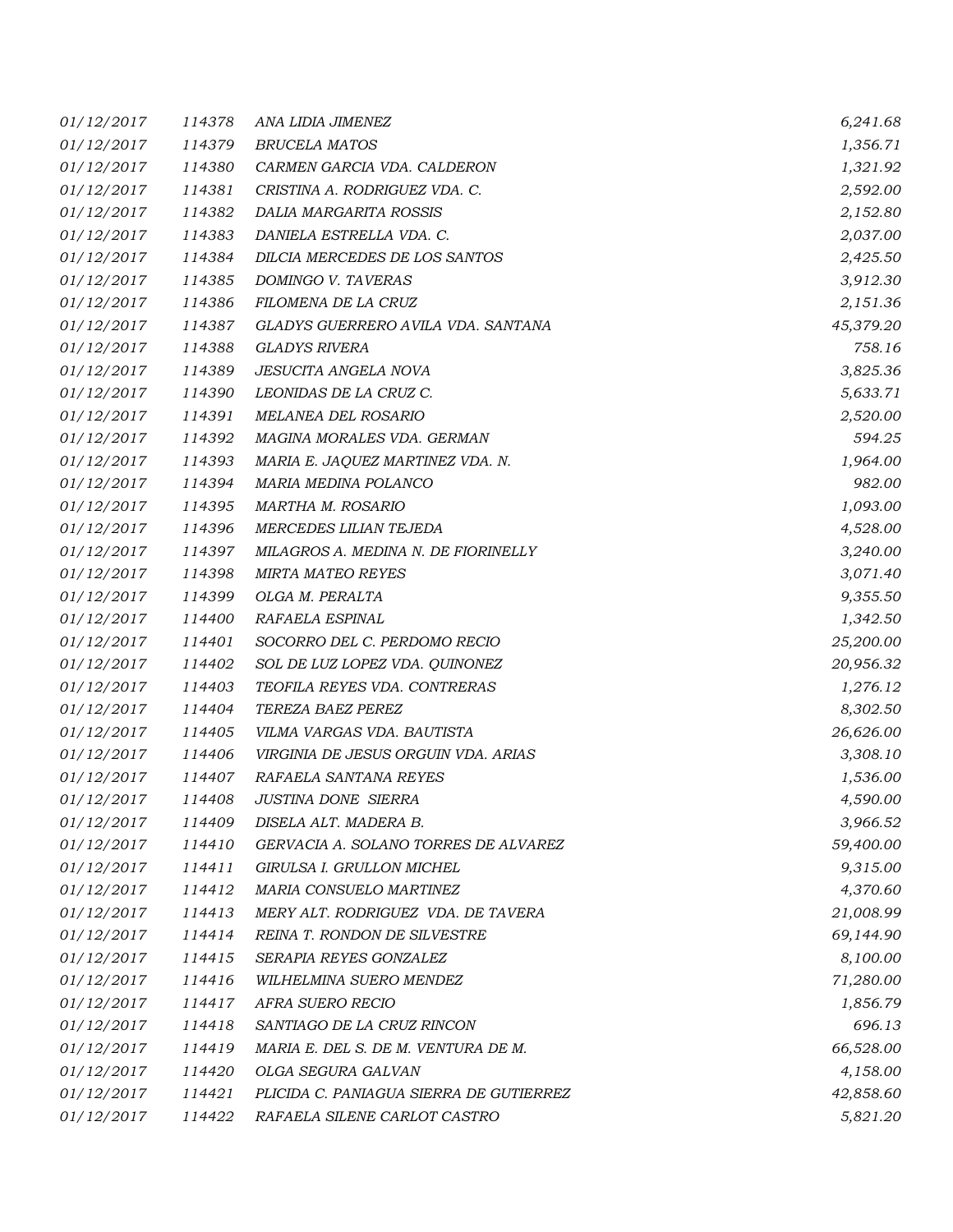| <i>01/12/2017</i> | 114423 | TERESITA DEL ROSARIO CASTILLO S.      | 3,072.00  |
|-------------------|--------|---------------------------------------|-----------|
| 01/12/2017        | 114424 | DANIS I. E. DEL C. DE JS. BRITO GOMEZ | 18,630.00 |
| <i>01/12/2017</i> | 114425 | DIGNA LANTIGUA ADAMES                 | 5,934.00  |
| 01/12/2017        | 114426 | ROSALINA MORALES M. DE DE LA CRUZ     | 28,878.00 |
| 01/12/2017        | 114427 | <b>BERNARDINA RAMIREZ</b>             | 7,929.16  |
| 01/12/2017        | 114428 | <b>BRIGIDO RAFAEL MARTINEZ</b>        | 3,072.00  |
| 01/12/2017        | 114429 | DAMARIS M. CANELA CORPORAN            | 5,591.35  |
| 01/12/2017        | 114430 | DIGNA M. VALENZUELA C. DE HAMILTON    | 2,592.32  |
| 01/12/2017        | 114431 | GUSTAVO A. SUBERO ALMON               | 91,919.52 |
| <i>01/12/2017</i> | 114432 | MARIA ALT. BEJARAN P. DE R.           | 0.00      |
| 01/12/2017        | 114433 | MARINO ALB. RODRIGUEZ VALDEZ          | 2,996.25  |
| 01/12/2017        | 114434 | MONICA CRUZ DE GUERRA                 | 6,010.09  |
| 01/12/2017        | 114435 | SONIA DE LOS A. REYES T. DE S.        | 3,948.75  |
| 01/12/2017        | 114436 | YVELISSE FELIZ GARCIA                 | 7,177.67  |
| <i>01/12/2017</i> | 114437 | MARIA ALT. BEJARAN P. DE DOMINGUEZ    | 2,568.53  |
| 04/12/2017        | 114438 | LENIN R. SOSA VASQUEZ                 | 55,000.00 |
| 04/12/2017        | 114439 | CIRO Y. PEREZ FIGUEREO                | 55,000.00 |
| 04/12/2017        | 114440 | JULIO C. HERNANDEZ JAVIER             | 55,000.00 |
| <i>04/12/2017</i> | 114441 | ROBIN E. SANDOVAL FONTANA             | 55,000.00 |
| 04/12/2017        | 114442 | ALEXIS VASQUEZ ROSADO                 | 31,649.00 |
| 04/12/2017        | 114443 | WASCAR D. ARIAS TEJEDA                | 31,649.00 |
| <i>04/12/2017</i> | 114444 | ESTEBAN LORENZO SEGURA DE LA CRUZ     | 31,649.00 |
| 04/12/2017        | 114445 | YONATAN I. GARCIA PEÑA                | 18,125.00 |
| 04/12/2017        | 114446 | MELVIN C. DEL ORBE SANCHEZ            | 18,125.00 |
| 04/12/2017        | 114447 | JOSE ML. PADUA MORENO                 | 18,125.00 |
| 04/12/2017        | 114448 | HUGO D. REYES PEREZ                   | 18,125.00 |
| 04/12/2017        | 114449 | FAUSTO A. DUARTE BLANCO               | 18,125.00 |
| 04/12/2017        | 114450 | ETNOEL D. REYES                       | 21,994.37 |
| <i>04/12/2017</i> | 114451 | JARLIN ANT. FRIAS FRIAS               | 18,125.00 |
| 04/12/2017        | 114452 | MANUEL DE JESUS MATOS ESPINOSA        | 20,550.00 |
| 04/12/2017        | 114453 | WILBERTO JUBILEO MARTINEZ             | 20,550.00 |
| 04/12/2017        | 114454 | ANGEL G. ORTIZ GOMEZ                  | 36,885.37 |
| 04/12/2017        | 114455 | MOISES GIL UREÑA                      | 18,437.92 |
| 04/12/2017        | 114456 | VICTOR JULIO NOLASCO CONTRERAS        | 9,055.12  |
| 06/12/2017        | 114457 | FELIX R. CUEVAS RUFINO                | 11,135.68 |
| 06/12/2017        | 114458 | CONSEJO DEL PODER JUDICIAL            | 122.82    |
| 07/12/2017        | 114459 | JUAN C. DE LA CRUZ RODRIGUEZ          | 15,796.27 |
| 07/12/2017        | 114460 | PRENDA A. TRINIDAD MERCADO            | 20,203.12 |
| 07/12/2017        | 114461 | TIMOTHY M. ROSA HERNANDEZ             | 1,985.20  |
| 07/12/2017        | 114462 | COOPNASEJU                            | 62,876.65 |
| 07/12/2017        | 114463 | CONSEJO DEL PODER JUDICIAL            | 21,142.88 |
| 07/12/2017        | 114464 | CONSEJO DEL PODER JUDICIAL            | 10,500.00 |
| 08/12/2017        | 114465 | COLECTOR DE IMPUESTOS INTERNOS        | 894.24    |
| 08/12/2017        | 114466 | ANGELA TAVERAS MARTE CAPELLAN         | 3,000.00  |
| 08/12/2017        | 114467 | ARIDIO ANT. MERCEDES SONE             | 3,000.00  |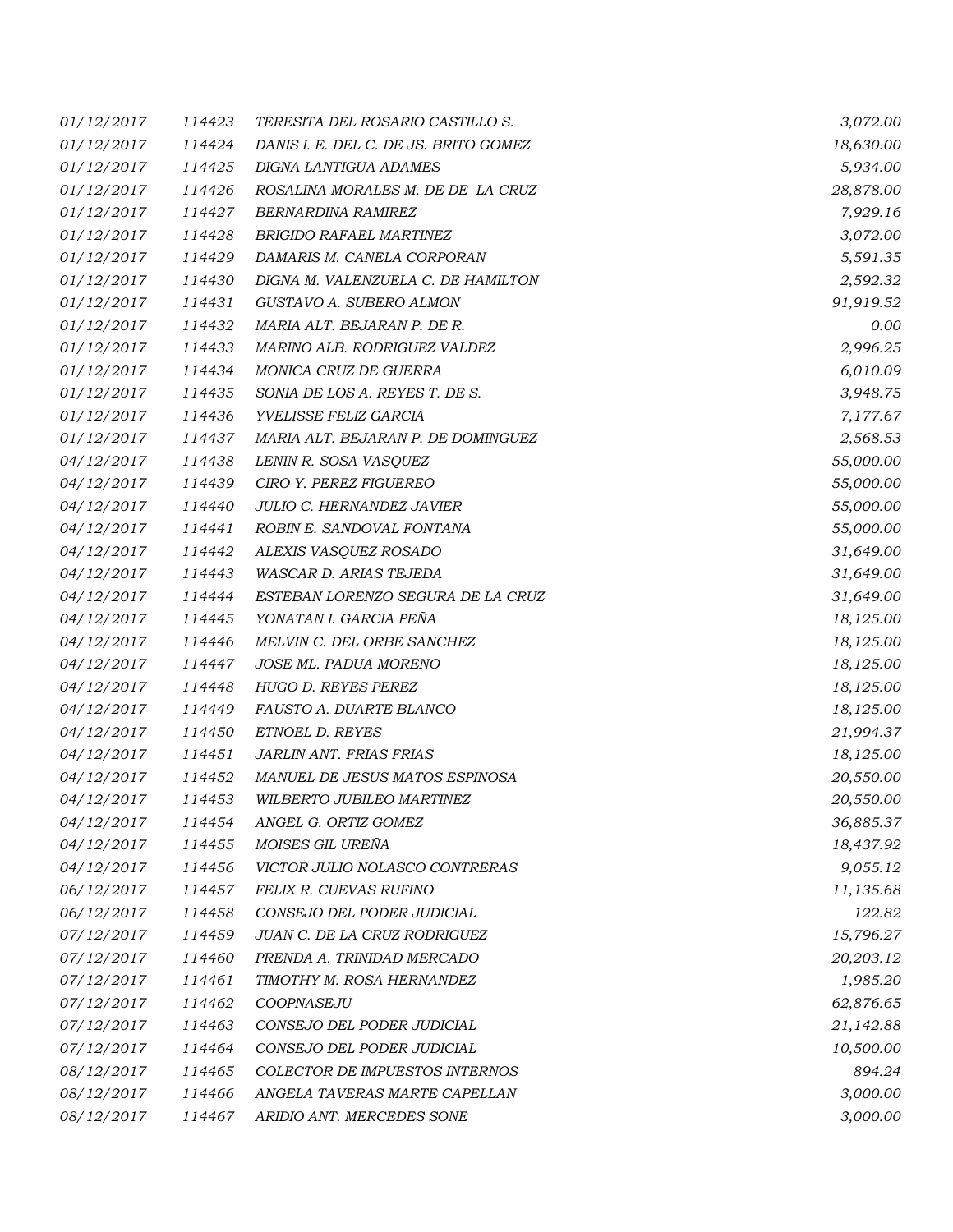| 08/12/2017        | 114468 | CLAUDIA ALMONTE               | 3,000.00   |
|-------------------|--------|-------------------------------|------------|
| 08/12/2017        | 114469 | MARIA DIVINA GOMEZ TAVERAS    | 3,000.00   |
| 08/12/2017        | 114470 | EDUARDO MEJIA JIMENEZ         | 3,000.00   |
| 08/12/2017        | 114471 | EDUVIGES MA. ACOSTA VARGAS    | 3,000.00   |
| 08/12/2017        | 114472 | ENMANUELA ARIAS MARTINEZ      | 3,000.00   |
| 08/12/2017        | 114473 | FRANCISCO A. LIZARDO GOMEZ    | 3,000.00   |
| 08/12/2017        | 114474 | FRANCISCO LENDOR SANABIA      | 3,000.00   |
| 08/12/2017        | 114475 | GERTRUDIS FIGUEROA CRISOSTOMO | 3,000.00   |
| 08/12/2017        | 114476 | GUILLERMO ESQUEA LARA         | 3,000.00   |
| 08/12/2017        | 114477 | MARIA ALT. PAULINO DE LOS S.  | 3,000.00   |
| 08/12/2017        | 114478 | MODESTO ACOSTA VARGAS         | 3,000.00   |
| 08/12/2017        | 114479 | NEOLFIS WALKIRA FAMILIA MORA  | 3,000.00   |
| 08/12/2017        | 114480 | <b>WENDY MONTILLA REYES</b>   | 3,000.00   |
| 08/12/2017        | 114481 | YUDERKYS RODRIGUEZ N.         | 3,000.00   |
| 08/12/2017        | 114482 | MARTHA L. ROMAN CORCINO       | 3,000.00   |
| 08/12/2017        | 114483 | <b>BENJAMIN PEREZ FELIZ</b>   | 5,000.00   |
| 08/12/2017        | 114484 | JOSEFINA DEL P. PINEDA K.     | 6,000.00   |
| 08/12/2017        | 114485 | DIANA ALT. RODRIGUEZ MARTINEZ | 6,000.00   |
| 08/12/2017        | 114486 | CIVELYS S. MENCIA DEL ROSARIO | 3,000.00   |
| 08/12/2017        | 114487 | YUNILSSIS L. ABREU VASQUEZ    | 3,000.00   |
| 08/12/2017        | 114488 | ANEUDY J. MENDEZ CASTILLO     | 2,250.00   |
| 08/12/2017        | 114489 | NAOMY N. PEREZ RICHARDSON     | 1,250.00   |
| 08/12/2017        | 114490 | RAFAEL A. DIAZ CASTILLO       | 3,000.00   |
| 12/12/2017        | 114491 | RAMON E. CORA                 | 62,220.00  |
| 12/12/2017        | 114492 | DARIO ROSARIO HERNANDEZ       | 100,800.00 |
| <i>12/12/2017</i> | 114493 | CARMEN M. SEGURA              | 246,180.75 |
| 12/12/2017        | 114494 | DOMINGA M. CABRERA BAEZ       | 78,600.00  |
| 12/12/2017        | 114495 | DAMIANA ALT. MEDINA ABREU     | 115,800.00 |
| 12/12/2017        | 114496 | <b>MARTIN NIVAR DONE</b>      | 100,800.00 |
| 12/12/2017        | 114497 | <b>JULIAN SANTOS SUAREZ</b>   | 137,706.00 |
| 12/12/2017        | 114498 | ANADINA BAEZ ARACENA          | 8,091.33   |
| <i>12/12/2017</i> | 114499 | COOPNASEJU                    | 239,136.31 |
| 12/12/2017        | 114500 | CONSEJO DEL PODER JUDICIAL    | 2,919.92   |
| 12/12/2017        | 114501 | CONSEJO DEL PODER JUDICIAL    | 5,250.00   |
| 12/12/2017        | 114502 | RUTH E. OGANDO OLIVINO        | 2,735.00   |
| 12/12/2017        | 114503 | LEONORILDA HERNANDEZ MENDOZA  | 36,890.34  |
| 12/12/2017        | 114504 | YRIS REYES ESPINAL            | 17,108.41  |
| 12/12/2017        | 114505 | RINO PEREZ LOPEZ              | 14,585.00  |
| 13/12/2017        | 114506 | GLORIA P. FELIZ PINA          | 87,176.16  |
| 13/12/2017        | 114507 | ARIS C. GONZALEZ ENCARNACION  | 25,711.57  |
| 13/12/2017        | 114508 | ROBERT S. ENCARNACION         | 16,184.34  |
| 13/12/2017        | 114509 | CRISTOPHER LOPEZ MARTINEZ     | 71,982.86  |
| 13/12/2017        | 114510 | ESTALIN G. ALCANTARA OSSER    | 11,532.82  |
| 13/12/2017        | 114511 | DILEINY VILLALONA PENA        | 31,947.34  |
| 13/12/2017        | 114512 | BETANIA GARCIA FERMIN         | 13,253.40  |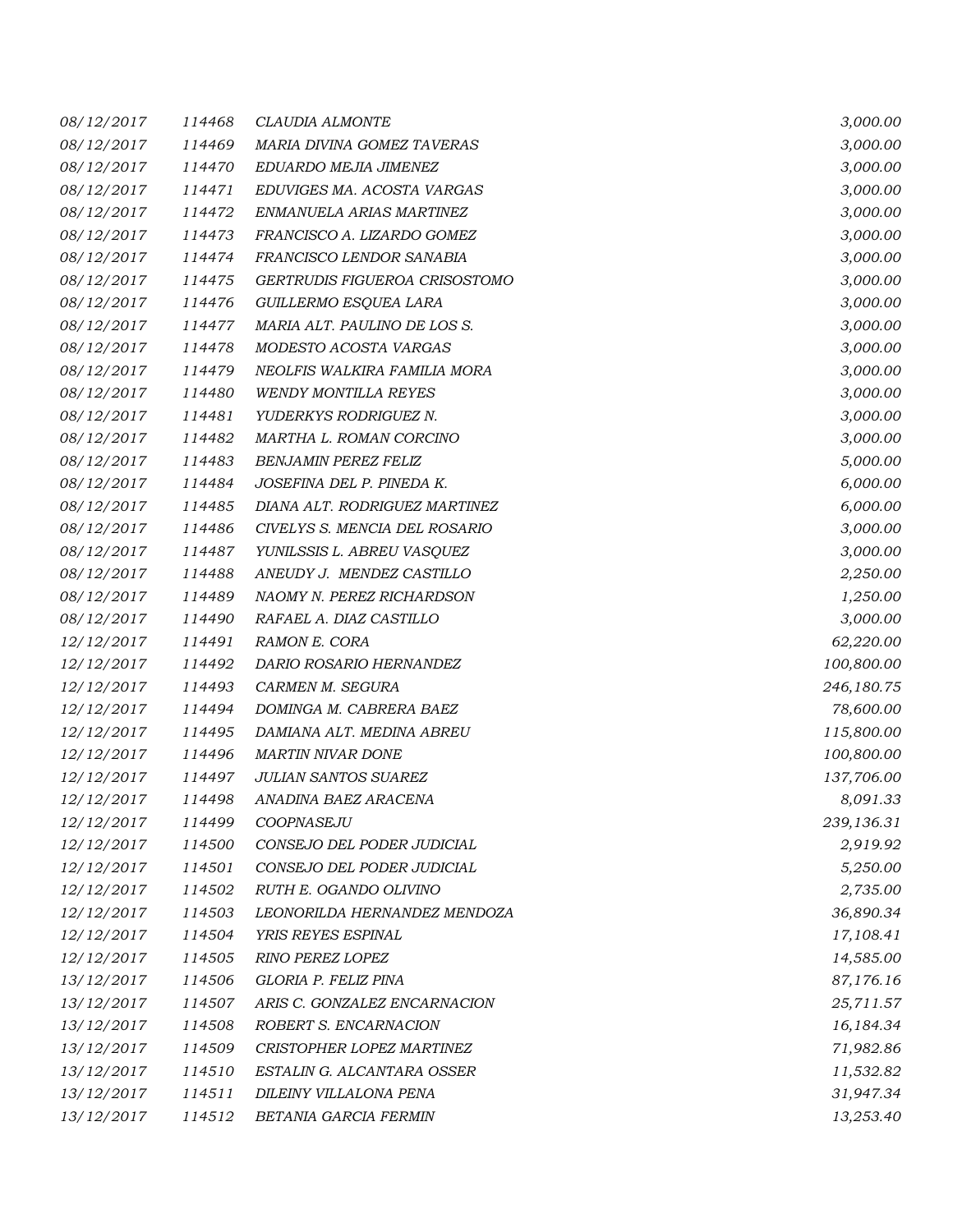| 13/12/2017 | 114513 | JOLI M. PEREZ PEREYRA                | 13,301.70    |
|------------|--------|--------------------------------------|--------------|
| 13/12/2017 | 114514 | KATERINE Y. ESTEVEZ GUERRERO         | 12,673.80    |
| 13/12/2017 | 114515 | GENESIS E. HENRIQUEZ AQUINO          | 7,865.17     |
| 13/12/2017 | 114516 | <b>GENESIS MATEO REYES</b>           | 12,287.40    |
| 13/12/2017 | 114517 | COOPNASEJU                           | 129,643.69   |
| 13/12/2017 | 114518 | CONSEJO DEL PODER JUDICIAL           | 30,977.23    |
| 13/12/2017 | 114519 | CONSEJO DEL PODER JUDICIAL           | 10,500.00    |
| 13/12/2017 | 114520 | FONDO DE PENSIONES Y JUBILACIONES    | 2,794,373.21 |
| 14/12/2017 | 114521 | JOYNER R. ORTIZ CASTELLANOS          | 9,103.74     |
| 14/12/2017 | 114522 | ADELA A. MONTILLA RAMIREZ            | 554.93       |
| 14/12/2017 | 114523 | ALFREDO DE LOS SANTOS DE LA CRUZ     | 5,456.98     |
| 14/12/2017 | 114524 | BADIA A. WEHBE GUZMAN                | 24,473.36    |
| 14/12/2017 | 114525 | ILCANIA Y. CABRERA CABRERA           | 7,735.55     |
| 14/12/2017 | 114526 | GRISELDA LIRANZO MARTINEZ DE DE ASIS | 4,078.89     |
| 14/12/2017 | 114527 | JUAN ANT. REYES UREÑA                | 24,473.36    |
| 14/12/2017 | 114528 | LUIS N. GOMEZ GIL                    | 179,471.26   |
| 14/12/2017 | 114529 | SENIA MONTERO ALVAREZ                | 32,631.12    |
| 14/12/2017 | 114530 | ELIZABETH MARTE LIRIO                | 48,600.00    |
| 14/12/2017 | 114531 | ELLIN J. CORDERO TEJADA              | 44,867.82    |
| 14/12/2017 | 114532 | BERTA G. DE LOS M. GOMEZ GIL         | 44,867.82    |
| 14/12/2017 | 114533 | ANA R. DE LEON GUZMAN                | 48,600.00    |
| 14/12/2017 | 114534 | LORENZO A. VARGAS CRUZ               | 19,440.00    |
| 14/12/2017 | 114535 | ROSA M. ALMONTE FRANCISCO            | 48,600.00    |
| 14/12/2017 | 114536 | HILARIA ALT. PERALTA JIMENEZ         | 48,600.00    |
| 14/12/2017 | 114537 | ADALGISA M. TEJADA DE AZA            | 22,680.00    |
| 14/12/2017 | 114538 | CARMEN M. ALONZO MARTE               | 25,920.00    |
| 14/12/2017 | 114539 | FRANCISCO ALB. ANTIGUA PORTUHONDO    | 25,920.00    |
| 14/12/2017 | 114540 | MANUEL GUEVARA FERRERAS              | 28,552.25    |
| 14/12/2017 | 114541 | LIBIS M. MEREJO PEREZ                | 4,078.89     |
| 14/12/2017 | 114542 | EDIS Y. RODRIGUEZ MUÑOZ              | 44,867.82    |
| 14/12/2017 | 114543 | JOSELYN A. MATEO SALCIE              | 6,480.00     |
| 14/12/2017 | 114544 | DOMINGA T. MORILLO MONTERO           | 4,078.89     |
| 14/12/2017 | 114545 | DIOGENES OGANDO OGANDO               | 4,078.89     |
| 14/12/2017 | 114546 | SERVIO ANT. MONTILLA MONTILLA        | 8,157.78     |
| 14/12/2017 | 114547 | JAVIERCA ANT. GOMEZ                  | 48,600.00    |
| 14/12/2017 | 114548 | JACKELINE DE JS. TORIBIO FORTUNA     | 109,676.89   |
| 14/12/2017 | 114549 | EVELYN G. GARCIA VALDEZ              | 7,735.55     |
| 14/12/2017 | 114550 | STEFANY P. GARCIA JEREZ              | 7,735.55     |
| 14/12/2017 | 114551 | HIPOLITO CANDELARIO CASTILLO         | 4,078.89     |
| 14/12/2017 | 114552 | JUAN E. BRITO BENITEZ                | 8,157.78     |
| 14/12/2017 | 114553 | YEANNY M. CASTILLO VIDAL             | 7,735.55     |
| 14/12/2017 | 114554 | JOSE BDO. MERCEDES PEÑA              | 8,157.78     |
| 14/12/2017 | 114555 | GREGORIO TORRES SPENCER              | 4,078.89     |
| 14/12/2017 | 114556 | MEDARDO ANT. RINCON MARTINEZ         | 20,394.45    |
| 14/12/2017 | 114557 | PEDRO N. MOJICA DE LA ROSA           | 16,315.56    |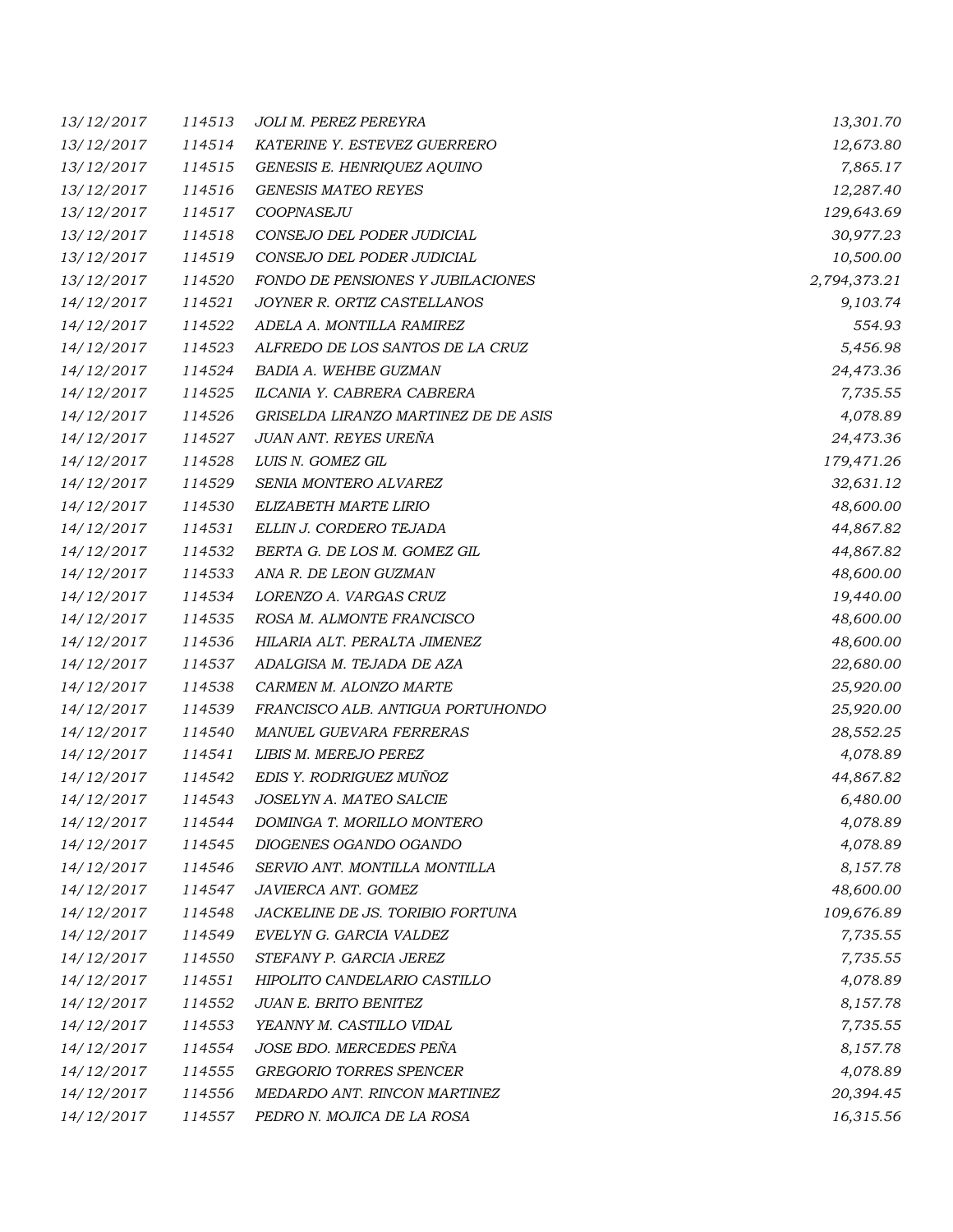| 14/12/2017 | 114558 | DOMINGO ANT. GUERRERO CALDERON   | 28,552.23  |
|------------|--------|----------------------------------|------------|
| 14/12/2017 | 114559 | EUGENIA A. MEDINA RODRIGUEZ      | 1,880.07   |
| 14/12/2017 | 114560 | <b>MARIELY BATISTA MONTERO</b>   | 5,798.07   |
| 14/12/2017 | 114561 | YOKARY I. GAUTREAUX DE LA CRUZ   | 61,183.40  |
| 14/12/2017 | 114562 | OSCAR MOQUETE CUEVAS             | 4,078.89   |
| 14/12/2017 | 114563 | ROGILIA SOSA CATILLO             | 10,913.96  |
| 14/12/2017 | 114564 | ROSA H. NUÑEZ MERCEDES           | 61,183.38  |
| 14/12/2017 | 114565 | MARITZA DEL C. GARCIA GOMEZ      | 69,341.13  |
| 14/12/2017 | 114566 | AMAURIS A. PEÑA GARCIA           | 16,315.57  |
| 14/12/2017 | 114567 | OFELIA ALCANTARA GARCIA          | 16,315.56  |
| 14/12/2017 | 114568 | JUAN L. AQUINO CORNIELES         | 16,315.56  |
| 14/12/2017 | 114569 | ROBERT H. MEDRANO NOVAS          | 24,473.36  |
| 14/12/2017 | 114570 | HECTOR F. MARTINEZ               | 4,078.89   |
| 14/12/2017 | 114571 | ABRAHAM GARCIA                   | 4,078.89   |
| 14/12/2017 | 114572 | ROSA E. ALMONTE R. DE VENTURA    | 4,078.89   |
| 14/12/2017 | 114573 | CONSEJO DEL PODER JUDICIAL       | 4,532.10   |
| 18/12/2017 | 114574 | COLECTOR DE IMPUESTOS INTERNOS   | 4,169.55   |
| 18/12/2017 | 114575 | SONIA MARGARITA CEDENO DEVEAUX   | 327,958.26 |
| 18/12/2017 | 114576 | MARIANO GERMAN MEJIA             | 296,917.14 |
| 18/12/2017 | 114577 | FRANCISCO ANT. JEREZ MENA        | 289,925.40 |
| 18/12/2017 | 114578 | JOSE A. CRUCETA ALMANZAR         | 282,804.00 |
| 18/12/2017 | 114579 | EDGARDO HERNANDEZ MEJIA          | 266,262.75 |
| 18/12/2017 | 114580 | ROBERT C. PLACENCIA ALVAREZ      | 286,362.75 |
| 18/12/2017 | 114581 | SARA I. HENRIQUEZ MARIN          | 231,608.25 |
| 18/12/2017 | 114582 | ARIEL A. VOLQUEZ MATOS           | 9,436.97   |
| 18/12/2017 | 114583 | GLORIA A. QUERO CABRERA          | 8,667.32   |
| 18/12/2017 | 114584 | NORA A. SOSA MARTINEZ            | 7,363.48   |
| 18/12/2017 | 114585 | SONIA CORADIN                    | 6,018.18   |
| 18/12/2017 | 114586 | CARLOS FLORES DE JESUS           | 19,903.10  |
| 18/12/2017 | 114587 | LILIAN M. DIAZ GIL               | 7,682.27   |
| 18/12/2017 | 114588 | LOURDES M. LORA MEJIA            | 24,152.04  |
| 18/12/2017 | 114589 | ROSA REYNOSO                     | 6,018.18   |
| 18/12/2017 | 114590 | SENOVIA ARIAS                    | 6,018.18   |
| 18/12/2017 | 114591 | RAMONA DIAZ                      | 6,018.18   |
| 18/12/2017 | 114592 | MARIA M. PIMENTEL FABIAN         | 6,018.18   |
| 18/12/2017 | 114593 | LUZ DEL C. MONTANO               | 6,018.18   |
| 18/12/2017 | 114594 | ELIGIA DE LA CRUZ                | 4,979.47   |
| 18/12/2017 | 114595 | OLGA M. ROSARIO V.               | 3,577.72   |
| 18/12/2017 | 114596 | IRIS RODRIGUEZ P.                | 6,018.18   |
| 18/12/2017 | 114597 | CARMEN POLANCO                   | 6,018.18   |
| 18/12/2017 | 114598 | ANA FCA. FELIZ SANCHEZ           | 6,018.18   |
| 18/12/2017 | 114599 | ALTAGRACIA A. RODRIGUEZ VICTORIA | 6,018.18   |
| 18/12/2017 | 114600 | MILTA ANT. RODRIGUEZ SANTOS      | 6,018.18   |
| 18/12/2017 | 114601 | OLGA E. DIAZ DIAZ                | 6,018.18   |
| 18/12/2017 | 114602 | JOSEFA R. BLANCO                 | 6,018.18   |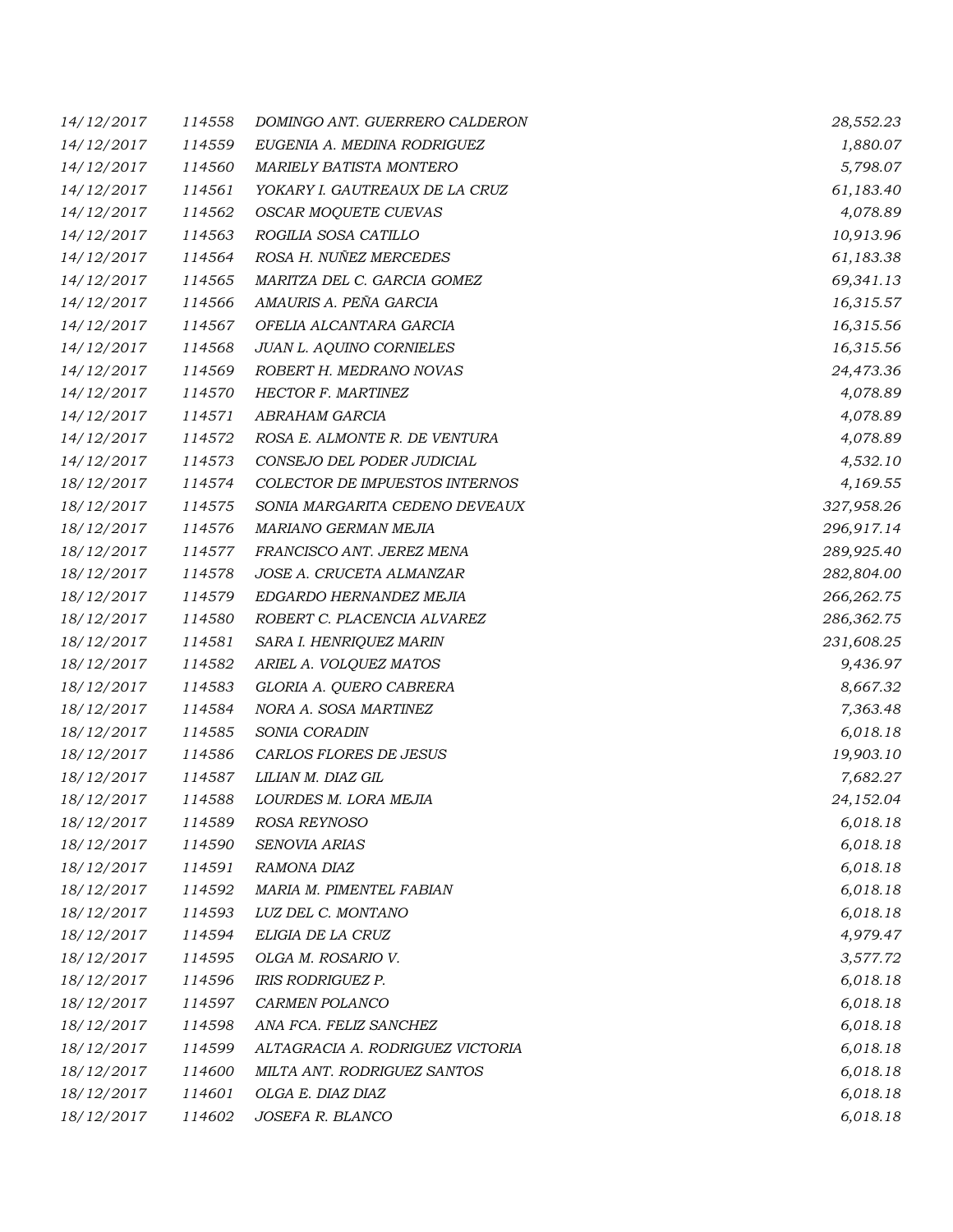| 18/12/2017 | 114603 | MARIA DEL R. CUELLO PARADIS          | 19,369.11 |
|------------|--------|--------------------------------------|-----------|
| 18/12/2017 | 114604 | MELBA FCA. HENRIQUEZ GUZMAN          | 6,018.18  |
| 18/12/2017 | 114605 | ESTHER M. AMOR PEÑA                  | 6,018.18  |
| 18/12/2017 | 114606 | FRANCIA C. MARTINEZ DRULLARD         | 21,441.25 |
| 18/12/2017 | 114607 | AMELIA DEL ORBE PEÑA                 | 3,054.30  |
| 18/12/2017 | 114608 | <b>BIENVENIDA BELLIARD</b>           | 36,119.77 |
| 18/12/2017 | 114609 | PACO PEREZ REYES                     | 6,018.18  |
| 18/12/2017 | 114610 | ROSA J. DE LOS SANTOS G.             | 6,018.18  |
| 18/12/2017 | 114611 | CARMEN L. PERALTA CASTELLANOS        | 6,018.18  |
| 18/12/2017 | 114612 | FIDIAS GONZALEZ VICIOSO              | 5,418.18  |
| 18/12/2017 | 114613 | ISABEL E. DE LOS SANTOS GOMEZ        | 6,018.18  |
| 18/12/2017 | 114614 | LUIS E. MOREL POUERIE                | 36,642.28 |
| 18/12/2017 | 114615 | YOLANDA E. DE WINDT DE GAUTREAU      | 12,993.40 |
| 18/12/2017 | 114616 | SENAIDA A. ALVAREZ PEREZ             | 6,018.18  |
| 18/12/2017 | 114617 | YDALIA PORTORREAL                    | 6,018.18  |
| 18/12/2017 | 114618 | MARTA N. MONTAS RAMIREZ              | 4,787.18  |
| 18/12/2017 | 114619 | HILDA CARRASCO PEREZ                 | 6,018.18  |
| 18/12/2017 | 114620 | LUZ M. DEL CARMEN RODRIGUEZ GAUTREAU | 6,018.18  |
| 18/12/2017 | 114621 | CRISTINO RODRIGUEZ                   | 6,018.18  |
| 18/12/2017 | 114622 | MAXIMO S. ROSARIO RODRIGUEZ          | 6,018.18  |
| 18/12/2017 | 114623 | RAFAEL CONTRERAS CONTRERAS           | 6,018.18  |
| 18/12/2017 | 114624 | VIRGINIA SUERO ESPINAL               | 3,853.36  |
| 18/12/2017 | 114625 | JOSEFA A. CUESTA DE MAÑON            | 6,929.81  |
| 18/12/2017 | 114626 | ANA M. BAUTISTA                      | 6,018.18  |
| 18/12/2017 | 114627 | MIRELLA DE LA ROSA DOMINGUEZ         | 6,018.18  |
| 18/12/2017 | 114628 | DORA H. STERLING VAZQUEZ             | 6,018.18  |
| 18/12/2017 | 114629 | JOSEFINA SUAZO ABREU                 | 32,621.32 |
| 18/12/2017 | 114630 | ALTAGRACIA A. GIL NOBLE              | 6,018.18  |
| 18/12/2017 | 114631 | RAFAELA DE JS. PEÑA LORA             | 2,983.72  |
| 18/12/2017 | 114632 | <b>LEON FLORES</b>                   | 32,440.83 |
| 18/12/2017 | 114633 | MARIA A. PAULINO MARTE               | 6,018.18  |
| 18/12/2017 | 114634 | CESAR A. VALLEJO NICOLAS             | 3,967.57  |
| 18/12/2017 | 114635 | LUCIA M. REYES PEREZ                 | 17,301.77 |
| 18/12/2017 | 114636 | <b>MERCEDES HIRALDO</b>              | 6,018.18  |
| 18/12/2017 | 114637 | RAMONA FLORES DE MATOS               | 5,143.18  |
| 18/12/2017 | 114638 | ELOISA NUÑEZ DE GONZALEZ             | 11,519.20 |
| 18/12/2017 | 114639 | MIREYA CAPELLAN A.                   | 6,018.18  |
| 18/12/2017 | 114640 | LUZ DEL C. SANCHEZ CALDERON          | 6,018.18  |
| 18/12/2017 | 114641 | <b>INES MDES. REYES CABRERA</b>      | 5,518.18  |
| 18/12/2017 | 114642 | SILVESTRE COCO                       | 5,718.18  |
| 18/12/2017 | 114643 | ELISA VIVIECA                        | 6,018.18  |
| 18/12/2017 | 114644 | TERESA MORA DE LA ROSA               | 6,018.18  |
| 18/12/2017 | 114645 | PEDRO A. FERNANDEZ SALCEDO           | 37,938.19 |
| 18/12/2017 | 114646 | RAFAEL A. RODRIGUEZ GONZALEZ         | 27,900.61 |
| 18/12/2017 | 114647 | AFRICA E. SANTOS GUZMAN              | 6,018.18  |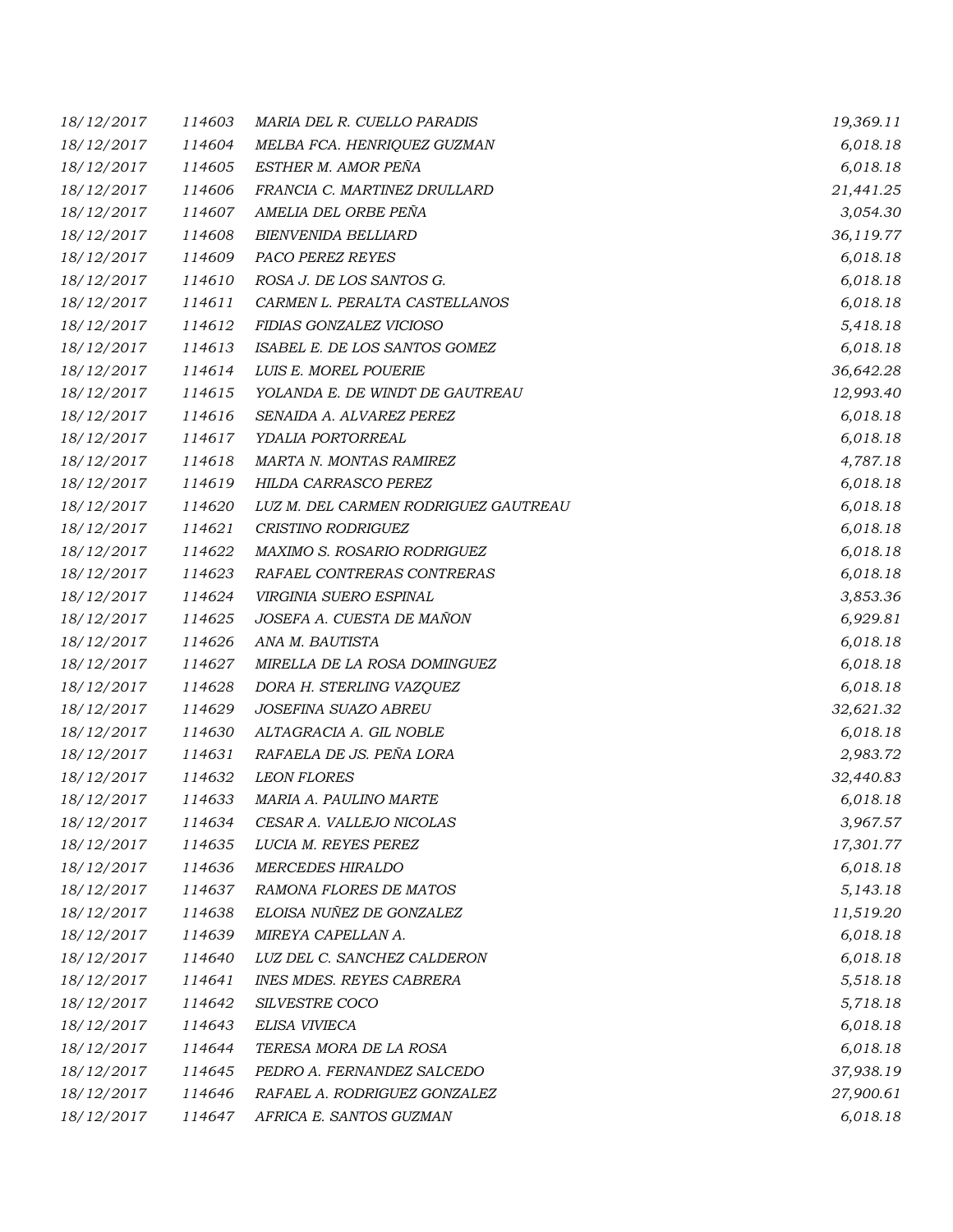| 18/12/2017 | 114648 | MILEDYS S. SOSA R.                   | 27,533.27 |
|------------|--------|--------------------------------------|-----------|
| 18/12/2017 | 114649 | MARCIANA ALT. RAMIREZ CORONA         | 17,904.96 |
| 18/12/2017 | 114650 | DAYSI R. VASQUEZ CRUZ                | 6,018.18  |
| 18/12/2017 | 114651 | CARMEN DE LOS A. LUCIANO GARCIA      | 4,019.64  |
| 18/12/2017 | 114652 | NEREYDA E. JAQUEZ LOZANO             | 6,018.18  |
| 18/12/2017 | 114653 | CARMEN L. SANTOS PIMENTEL            | 6,018.18  |
| 18/12/2017 | 114654 | AMERICA G. ESPINAL HUED              | 6,018.18  |
| 18/12/2017 | 114655 | RAMON ANT. CARABALLO ABREU           | 6,018.18  |
| 18/12/2017 | 114656 | CARLOS D. GARCIA GARCIA              | 6,018.18  |
| 18/12/2017 | 114657 | DULCE M. ESTEVEZ                     | 6,018.18  |
| 18/12/2017 | 114658 | MARIA DE LA C. CANELA CANELA         | 4,033.83  |
| 18/12/2017 | 114659 | FRANCISCO J. NUÑEZ GOMEZ             | 37,742.61 |
| 18/12/2017 | 114660 | MARIA G. DALMASI LORA                | 6,018.18  |
| 18/12/2017 | 114661 | CARMEN L. EDUARDO ICIANO             | 6,018.18  |
| 18/12/2017 | 114662 | CARMEN Y. COSME GUTIERREZ            | 3,498.67  |
| 18/12/2017 | 114663 | FRANCISCA R. PEREZ PEÑA              | 6,018.18  |
| 18/12/2017 | 114664 | ADRIANO GONZALEZ PANTALEON           | 4,587.57  |
| 18/12/2017 | 114665 | ANA J. LOPEZ GERMOSEN                | 6,018.18  |
| 18/12/2017 | 114666 | ROSAURA JULIA JIMENEZ DAJER DE LOPEZ | 26,372.75 |
| 18/12/2017 | 114667 | RAMONA DE JESUS ROSARIO              | 6,018.18  |
| 18/12/2017 | 114668 | MARIA A. CASTRO AGRAMONTE            | 6,018.18  |
| 18/12/2017 | 114669 | AGUSTINA MARTE                       | 5,734.18  |
| 18/12/2017 | 114670 | EURIPIDES A. GARCIA GARCIA           | 36,436.81 |
| 18/12/2017 | 114671 | GENOVEVA I. ROSARIO                  | 6,018.18  |
| 18/12/2017 | 114672 | MARIA A. HONRADO BADIA               | 6,018.18  |
| 18/12/2017 | 114673 | MARIA ALT. RAMOS GARCIA              | 6,018.18  |
| 18/12/2017 | 114674 | JUAN ANT. SANCHEZ VILLA              | 3,763.09  |
| 18/12/2017 | 114675 | RAMONA JIMENEZ LIZARDO               | 6,018.18  |
| 18/12/2017 | 114676 | JOSEFA ALT. MEJIA MIESES             | 6,018.18  |
| 18/12/2017 | 114677 | ROSA PAREDES GARCIA                  | 6,018.18  |
| 18/12/2017 | 114678 | <b>GUARIONEX BRITO TAVERAS</b>       | 6,018.18  |
| 18/12/2017 | 114679 | PEDRO HERNANDEZ CRUCEY               | 6,018.18  |
| 18/12/2017 | 114680 | JUANA TRAVIESO VASQUEZ               | 6,018.18  |
| 18/12/2017 | 114681 | JUAN SEBASTIAN RODRIGUEZ             | 6,018.18  |
| 18/12/2017 | 114682 | AMELIA VALDEZ M.                     | 6,018.18  |
| 18/12/2017 | 114683 | VALENTIN SUAREZ G.                   | 6,018.18  |
| 18/12/2017 | 114684 | CAROLINA A. VICTORIA                 | 6,018.18  |
| 18/12/2017 | 114685 | FRANCISCA A. TEJADA                  | 6,018.18  |
| 18/12/2017 | 114686 | LOURDES M. NUÑEZ ROSARIO             | 6,018.18  |
| 18/12/2017 | 114687 | JOSE P. FLORES M.                    | 9,861.46  |
| 18/12/2017 | 114688 | GREGORIO ARIAS CARRASCO              | 21,709.26 |
| 18/12/2017 | 114689 | DAVID A. FELIZ FELIZ                 | 6,018.18  |
| 18/12/2017 | 114690 | MERCEDES SEGURA CUEVAS               | 2,997.94  |
| 18/12/2017 | 114691 | NERY MEDINA DIAZ                     | 3,968.18  |
| 18/12/2017 | 114692 | MIGUELINA PEÑA MENDEZ                | 3,560.08  |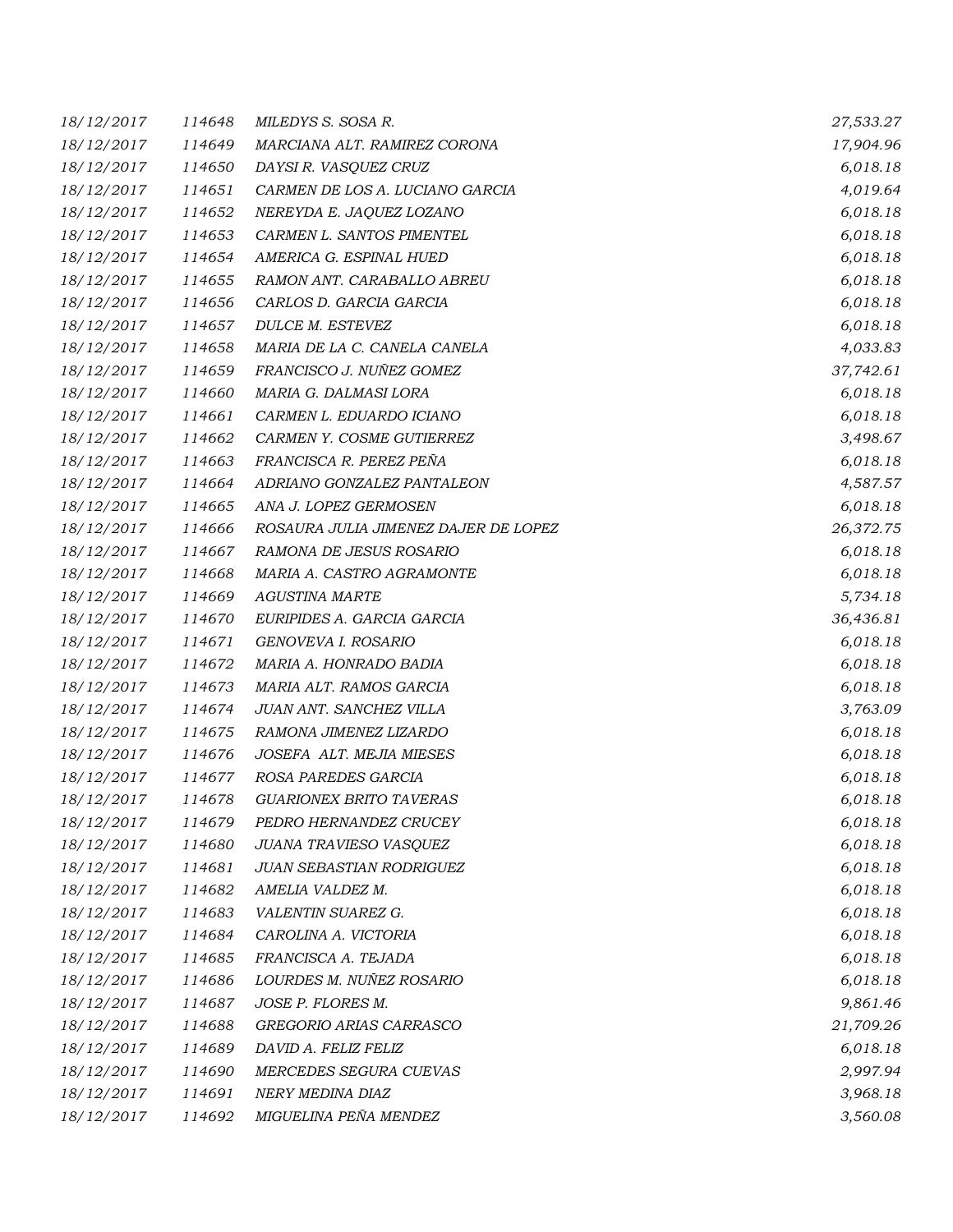| 18/12/2017 | 114693 | DOMINGO GUZMAN MORETA FELIZ             | 3,009.09  |
|------------|--------|-----------------------------------------|-----------|
| 18/12/2017 | 114694 | RICHARDIN DE J. DOTEL                   | 7,490.44  |
| 18/12/2017 | 114695 | EUDES M. ENCARNACION FELIZ              | 6,018.18  |
| 18/12/2017 | 114696 | NEREIDA FLORIAN SANTANA                 | 6,018.18  |
| 18/12/2017 | 114697 | SERGIO OLIVERO FELIZ                    | 7,453.56  |
| 18/12/2017 | 114698 | ROSAURA FERRERAS FERRERAS               | 6,018.18  |
| 18/12/2017 | 114699 | NURIS M. NOVAS MATOS                    | 3,356.15  |
| 18/12/2017 | 114700 | <b>MIGUEL MEDINA PEREZ</b>              | 12,252.15 |
| 18/12/2017 | 114701 | LIVIO G. RIVAS                          | 6,018.18  |
| 18/12/2017 | 114702 | BIENVENIDA VELOZ                        | 6,018.18  |
| 18/12/2017 | 114703 | EUGENIA PEREZ SANTANA                   | 5,592.46  |
| 18/12/2017 | 114704 | PEDRO REYES MEDINA                      | 5,718.18  |
| 18/12/2017 | 114705 | FELICIA CUEVAS CARVAJAL                 | 3,696.13  |
| 18/12/2017 | 114706 | <b>JUSTO FERRERAS PEREZ</b>             | 6,018.18  |
| 18/12/2017 | 114707 | VICTOR R. CONCEPCION ROMERO             | 6,018.18  |
| 18/12/2017 | 114708 | ADELFA A. HERRERA TERRERO               | 6,018.18  |
| 18/12/2017 | 114709 | SENEO MONTERO MONTAS                    | 3,753.86  |
| 18/12/2017 | 114710 | XIOMARA A. MONTERO JIMENEZ              | 5,534.11  |
| 18/12/2017 | 114711 | RAMON A. MORETA                         | 5,618.18  |
| 18/12/2017 | 114712 | SIMONA FAMILIA ZABALA                   | 4,377.98  |
| 18/12/2017 | 114713 | VENECIA RUIZ MATEO                      | 5,518.18  |
| 18/12/2017 | 114714 | AUGUSTO E. OVIEDO PEÑA                  | 7,123.54  |
| 18/12/2017 | 114715 | ANERTA ALT. RODRIGUEZ                   | 32,683.32 |
| 18/12/2017 | 114716 | RAMON A. GUTIERREZ GARCIA               | 6,018.18  |
| 18/12/2017 | 114717 | JUAN DE LA C. TEJEDA ACOSTA             | 10,020.54 |
| 18/12/2017 | 114718 | JUANA LUCIA A. SANCHEZ G.               | 6,018.18  |
| 18/12/2017 | 114719 | ANTHIA M. REYES JIMENEZ                 | 5,618.18  |
| 18/12/2017 | 114720 | MANUEL E. SOSA CRUZ                     | 5,518.18  |
| 18/12/2017 | 114721 | DANIEL MEDINA BELLIARD                  | 6,018.18  |
| 18/12/2017 | 114722 | LUCILA NUÑEZ CASTRO                     | 6,018.18  |
| 18/12/2017 | 114723 | ANA M. BAEZ ROSARIO                     | 6,018.18  |
| 18/12/2017 | 114724 | RAMONA REYES CARRASCO                   | 6,018.18  |
| 18/12/2017 | 114725 | ELBA H. VARGAS FRIAS                    | 6,018.18  |
| 18/12/2017 | 114726 | EVARISTO JIMENEZ FIGUEREO               | 10,720.63 |
| 18/12/2017 | 114727 | GUARINA E. MERCEDES HERNANDEZ FERDINARD | 6,018.18  |
| 18/12/2017 | 114728 | LUIS J. BOURGET FROMETA                 | 38,387.50 |
| 18/12/2017 | 114729 | RUTH MONTALVO FRANCISCO                 | 29,497.03 |
| 18/12/2017 | 114730 | ROSARIO N. ARIAS GERMAN                 | 6,018.18  |
| 18/12/2017 | 114731 | ELIDA E. SANCHEZ NINA                   | 16,855.44 |
| 18/12/2017 | 114732 | ENEIDA DOMINGUEZ                        | 6,018.18  |
| 18/12/2017 | 114733 | JOSEFINA GURIDIS POZO                   | 6,018.18  |
| 18/12/2017 | 114734 | ALTAGRACIA M. PLACENCIO FORTUNA         | 6,018.18  |
| 18/12/2017 | 114735 | ARGENTINA ORTIZ PERDOMO                 | 3,781.79  |
| 18/12/2017 | 114736 | CARMELA MATOS TEJEDA                    | 6,018.18  |
| 18/12/2017 | 114737 | MARIA SEVERINO DE LEON                  | 6,018.18  |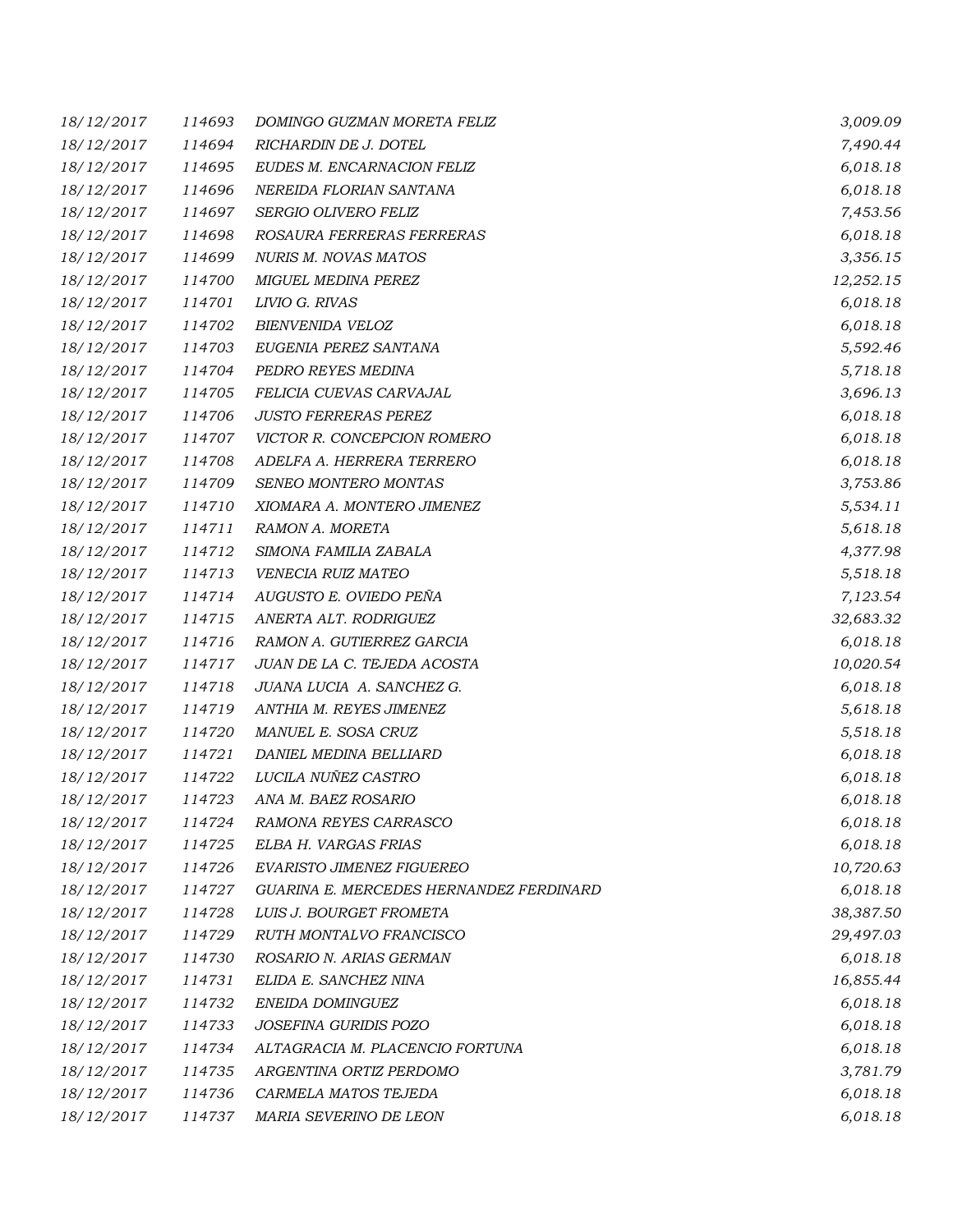| 18/12/2017 | 114738 | <b>JULIANA PINEDA</b>                    | 6,018.18   |
|------------|--------|------------------------------------------|------------|
| 18/12/2017 | 114739 | MARITZA MEJIA DUVERGE                    | 5,518.18   |
| 18/12/2017 | 114740 | <b>JOSEFA REYES APONTE</b>               | 6,018.18   |
| 18/12/2017 | 114741 | CARMEN MA. MORALES MORALES               | 5,518.18   |
| 18/12/2017 | 114742 | <b>JULIA ARRIAGA PONTIER</b>             | 6,018.18   |
| 18/12/2017 | 114743 | HILDA L. LAMARCHE UBIERA                 | 3,159.48   |
| 18/12/2017 | 114744 | EDELMIRA RAMIREZ DE ESPINAL              | 6,018.18   |
| 18/12/2017 | 114745 | LUCINDA ESPINAL                          | 5,834.18   |
| 18/12/2017 | 114746 | CARMEN A. CASADO MARTINEZ                | 6,018.18   |
| 18/12/2017 | 114747 | <b>MELANIA BELEN</b>                     | 3,603.71   |
| 18/12/2017 | 114748 | MARINA VASQUEZ M.                        | 6,018.18   |
| 18/12/2017 | 114749 | JUANA JIMENEZ E.                         | 6,018.18   |
| 18/12/2017 | 114750 | FELIX R. CUEVAS RUFINO                   | 1,003.03   |
| 18/12/2017 | 114751 | <b>JULIO H. HERRERA MATOS</b>            | 1,103.33   |
| 18/12/2017 | 114752 | MANUEL A. LEMONIER JIMENEZ               | 311.88     |
| 18/12/2017 | 114753 | INES JOSE G.                             | 922.18     |
| 19/12/2017 | 114754 | CIRO Y. PEREZ FIGUEREO                   | 48,977.75  |
| 19/12/2017 | 114755 | JULIO C. HERNANDEZ JAVIER                | 49,704.13  |
| 19/12/2017 | 114756 | LENIN R. SOSA VASQUEZ                    | 51,104.13  |
| 19/12/2017 | 114757 | ALEXIS VASQUEZ ROSADO                    | 29,899.00  |
| 19/12/2017 | 114758 | ROBIN E. SANDOVAL FONTANA                | 51,104.13  |
| 19/12/2017 | 114759 | WASCAR D. ARIAS TEJEDA                   | 29,899.00  |
| 19/12/2017 | 114760 | MANUEL DE JS. MATOS ESPINOSA             | 18,800.00  |
| 19/12/2017 | 114761 | WILBERTO JUBILEO MARTINEZ                | 19,675.00  |
| 19/12/2017 | 114762 | MELVIN C. DEL ORBE SANCHEZ               | 16,375.00  |
| 19/12/2017 | 114763 | JOSE ML. DE PADUA MORENO                 | 16,375.00  |
| 19/12/2017 | 114764 | HUGO D. REYES PEREZ                      | 17,250.00  |
| 19/12/2017 | 114765 | FAUSTO A. DUARTE BLANCO                  | 18,125.00  |
| 19/12/2017 | 114766 | ETNOEL D. REYES                          | 30,774.00  |
| 19/12/2017 | 114767 | JARLIN ANT. FRIAS FRIAS                  | 17,250.00  |
| 19/12/2017 | 114768 | YONATAN I. GARCIA PENA                   | 17,250.00  |
| 19/12/2017 | 114769 | ESTEBAN LORENZO SEGURA DE LA CRUZ        | 31,649.00  |
| 19/12/2017 | 114770 | MOISES GIL URENA                         | 17,925.00  |
| 19/12/2017 | 114771 | ANGEL G. ORTIZ GOMEZ                     | 48,234.00  |
| 19/12/2017 | 114772 | VICTOR JULIO NOLASCO CONTRERAS           | 31,649.00  |
| 19/12/2017 | 114773 | CONSEJO DEL PODER JUDICIAL               | 28,000.00  |
| 21/12/2017 | 114774 | CONSEJO DEL PODER JUDICIAL               | 10,870.00  |
| 21/12/2017 | 114775 | CONSEJO DEL PODER JUDICIAL               | 3,063.00   |
| 21/12/2017 | 114776 | <b>INSTITUTO DE AUXILIOS Y VIVIENDAS</b> | 125.00     |
| 21/12/2017 | 114777 | FONDO DE PENSIONES Y JUBILACIONES        | 95,868.49  |
| 21/12/2017 | 114778 | COOPNASEJU                               | 71,722.00  |
| 21/12/2017 | 114779 | COOPNASEJU                               | 111,048.23 |
| 21/12/2017 | 114780 | CONSEJO DEL PODER JUDICIAL               | 875.00     |
| 21/12/2017 | 114781 | CONSEJO DEL PODER JUDICIAL               | 78,505.21  |
| 21/12/2017 | 114782 | FRANCISCA A. TEJADA                      | 6,018.18   |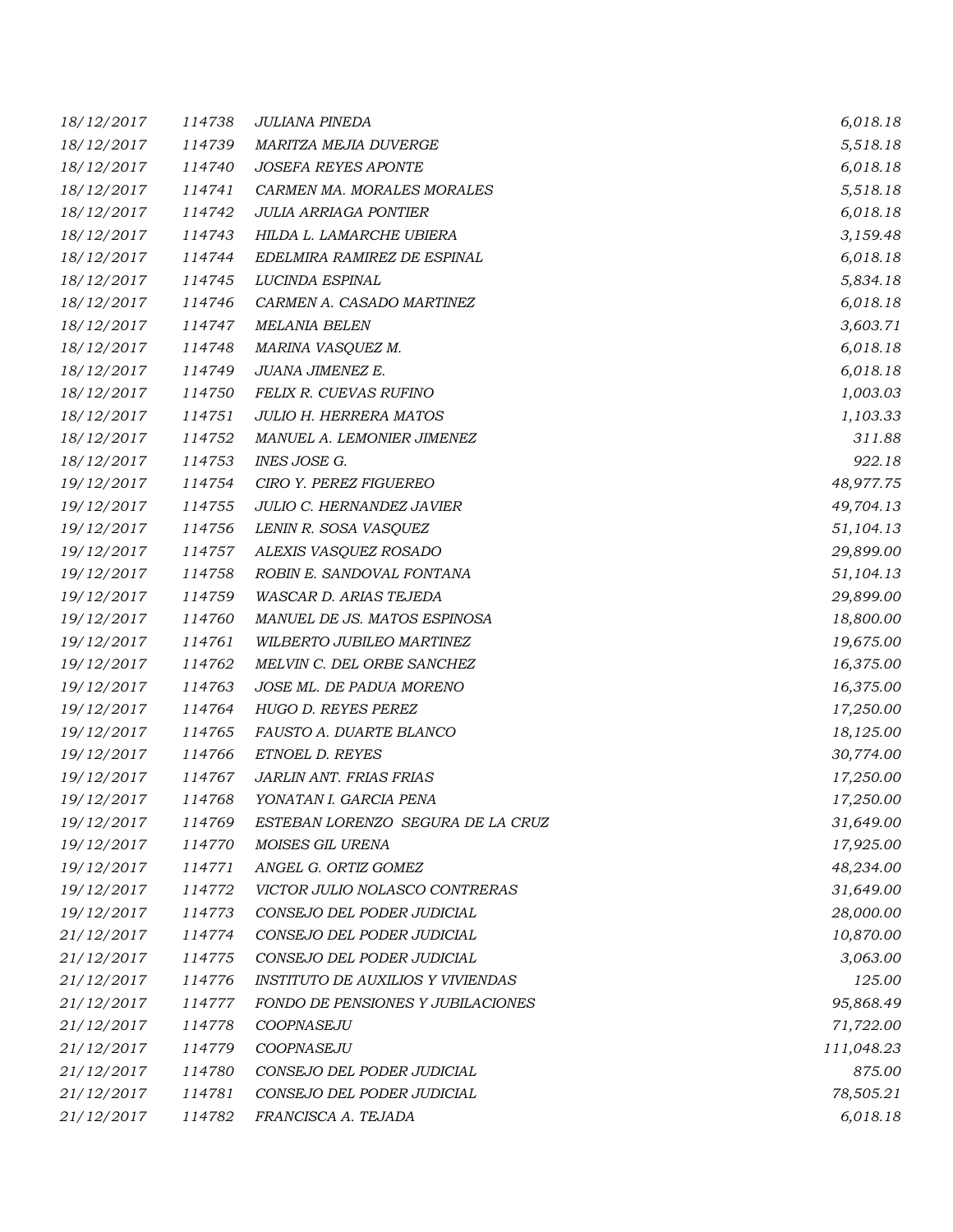| 21/12/2017 | 114783 | REGINA CARVAJAL VIZCAINO                 | 130,947.34 |
|------------|--------|------------------------------------------|------------|
| 21/12/2017 | 114784 | PAMELA J. ESPINAL SALAZAR                | 3,520.50   |
| 21/12/2017 | 114785 | KAROLINA CALVO PENA                      | 9,717.00   |
| 21/12/2017 | 114786 | MARTHA J. VASQUEZ BETANCES               | 16,897.78  |
| 21/12/2017 | 114787 | MARINA E. ALVARADO VENTURA               | 20,086.66  |
| 21/12/2017 | 114788 | LLILEINY N. PUENTE PEGUERO               | 34,715.00  |
| 21/12/2017 | 114789 | COOPNASEJU                               | 18,305.55  |
| 21/12/2017 | 114790 | CONSEJO DEL PODER JUDICIAL               | 12,701.76  |
| 21/12/2017 | 114791 | CONSEJO DEL PODER JUDICIAL               | 59,913.70  |
| 21/12/2017 | 114792 | AMBAR Y. SAVIÑON                         | 33,735.00  |
| 21/12/2017 | 114793 | ERICK D. SANTANA MEDINA                  | 17,757.46  |
| 21/12/2017 | 114794 | AMBAR J. FELIX MONTERO                   | 31,091.67  |
| 21/12/2017 | 114795 | MERLYN E. DE LEON GALVAN                 | 27,737.67  |
| 21/12/2017 | 114796 | BRENDA L. PEGUERO BÁEZ                   | 27,663.54  |
| 21/12/2017 | 114797 | <b>JULIO JEREZ JIMENEZ</b>               | 24,739.00  |
| 21/12/2017 | 114798 | RAMON A. BREA BAEZ                       | 32,842.33  |
| 21/12/2017 | 114799 | JENNIFER ALT. GARCIA TORRES              | 14,870.00  |
| 21/12/2017 | 114800 | GERMANIA TAVERAS HURTADO                 | 19,458.57  |
| 21/12/2017 | 114801 | ANTONIO ALONSO GONZALEZ                  | 21,014.20  |
| 21/12/2017 | 114802 | <b>FLORDELIS ADAMES SOSA</b>             | 17,295.12  |
| 21/12/2017 | 114803 | SULY Y. ABREU CALCAGNO                   | 14,191.67  |
| 21/12/2017 | 114804 | FRANCHESCA Y. MOTA GIL                   | 15,327.00  |
| 21/12/2017 | 114805 | DIOMEDY NOBOA GUEVARA                    | 40,996.34  |
| 21/12/2017 | 114806 | <b>INSTITUTO DE AUXILIOS Y VIVIENDAS</b> | 150.00     |
| 21/12/2017 | 114807 | FONDO DE PENSIONES Y JUBILACIONES        | 5,573.84   |
| 21/12/2017 | 114808 | CONSEJO DEL PODER JUDICIAL               | 2,786.91   |
| 21/12/2017 | 114809 | CONSEJO DEL PODER JUDICIAL               | 1,585.30   |
| 21/12/2017 | 114810 | COR. RAMON A. GUZMAN PERALTA             | 22,000.00  |
| 21/12/2017 | 114811 | EVELYN ZULEIKA GUERRERO DE LA CRUZ       | 6,000.00   |
| 21/12/2017 | 114812 | LAURIELLE C. MERCEDES SANTANA            | 24,603.00  |
| 21/12/2017 | 114813 | NAYARA R. PEREZ SOTO                     | 16,684.44  |
| 21/12/2017 | 114814 | BETHANIA M. PAULINO MARTE                | 11,822.76  |
| 21/12/2017 | 114815 | <b>INSTITUTO DE AUXILIOS Y VIVIENDAS</b> | 75.00      |
| 21/12/2017 | 114816 | FONDO DE PENSIONES Y JUBILACIONES        | 2,263.20   |
| 21/12/2017 | 114817 | CONSEJO DEL PODER JUDICIAL               | 1,131.60   |
| 26/12/2017 | 114818 | COLECTOR DE IMPUESTOS INTERNOS           | 88,051.66  |
| 26/12/2017 | 114819 | <b>INSTITUTO DE AUXILIOS Y VIVIENDAS</b> | 25.00      |
| 26/12/2017 | 114820 | FONDO DE PENSIONES Y JUBILACIONES        | 5,520.00   |
| 26/12/2017 | 114821 | CONSEJO DEL PODER JUDICIAL               | 2,760.00   |
| 27/12/2017 | 114822 | COLECTOR DE IMPUESTOS INTERNOS           | 6,135.08   |
| 27/12/2017 | 114823 | <b>INSTITUTO DE AUXILIOS Y VIVIENDAS</b> | 25.00      |
| 27/12/2017 | 114824 | FONDO DE PENSIONES Y JUBILACIONES        | 830.40     |
| 27/12/2017 | 114825 | COOPNASEJU                               | 7,006.76   |
| 27/12/2017 | 114826 | CONSEJO DEL PODER JUDICIAL               | 3,785.85   |
| 27/12/2017 | 114827 | CONSEJO DEL PODER JUDICIAL               | 415.20     |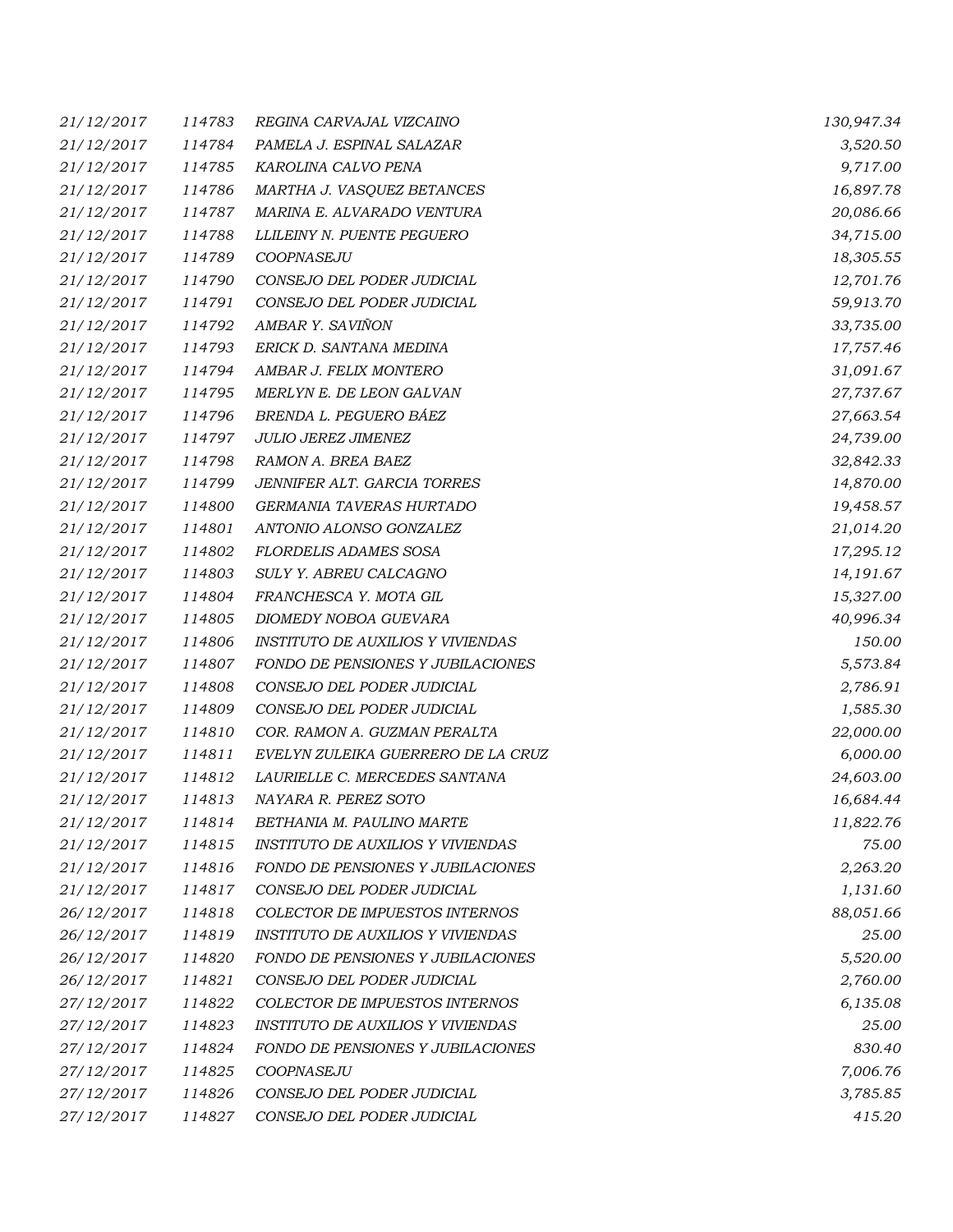| 27/12/2017        | 114828 | FONDO DE PENSIONES Y JUBILACIONES        | 11,381,740.45 |
|-------------------|--------|------------------------------------------|---------------|
| 27/12/2017        | 114829 | INSTITUTO NACIONAL DE LA VIVIENDA        | 366.95        |
| 27/12/2017        | 114830 | DOMINGA REYNOSO MOLINA                   | 0.00          |
| 27/12/2017        | 114831 | EMMACULADA N. DEL ORBE PEREZ             | 4,000.00      |
| 27/12/2017        | 114832 | YAHAIRA ALT. RAMOS QUEZADA               | 3,000.00      |
| 27/12/2017        | 114833 | YANIA MARMOL PUELLO                      | 2,000.00      |
| 27/12/2017        | 114834 | JOHANNA MARTINEZ BATISTA                 | 2,000.00      |
| 27/12/2017        | 114835 | JOSEFINA MERCEDES REYES ESPINAL          | 3,000.00      |
| 27/12/2017        | 114836 | INSTITUTO DE AUXILIOS Y VIVIENDA         | 1,873.69      |
| 27/12/2017        | 114837 | FUNDACION DE CREDITO EDUCATIVO           | 444,386.16    |
| 27/12/2017        | 114838 | CONSEJO DEL PODER JUDICIAL               | 9,380.79      |
| 27/12/2017        | 114839 | CONSEJO DEL PODER JUDICIAL               | 452,907.48    |
| 27/12/2017        | 114840 | CONSEJO DEL PODER JUDICIAL               | 40,458.14     |
| 27/12/2017        | 114841 | CONSEJO DEL PODER JUDICIAL               | 5,000.00      |
| 27/12/2017        | 114842 | CONSEJO DEL PODER JUDICIAL               | 7,184.86      |
| 27/12/2017        | 114843 | CONSEJO DEL PODER JUDICIAL               | 3,000.00      |
| 27/12/2017        | 114844 | CARLOS ML. MENDEZ L.                     | 10,150.00     |
| 27/12/2017        | 114845 | CONSEJO DEL PODER JUDICIAL               | 3,133.32      |
| 27/12/2017        | 114846 | CONSEJO DEL PODER JUDICIAL               | 19,644.54     |
| 27/12/2017        | 114847 | AURA MARIA YBELICE MERCEDES              | 2,000.00      |
| 27/12/2017        | 114848 | LISSET MARIBEL HERNANDEZ PENA            | 6,000.00      |
| 27/12/2017        | 114849 | NURYS LANDA VALDEZ SANCHEZ               | 2,500.00      |
| 27/12/2017        | 114850 | CONSEJO DEL PODER JUDICIAL               | 1,735.42      |
| 27/12/2017        | 114851 | CONSEJO DEL PODER JUDICIAL               | 6,324.00      |
| 27/12/2017        | 114852 | CONSEJO DEL PODER JUDICIAL               | 1,840.00      |
| 27/12/2017        | 114853 | DULCE MARIA AQUINO GONZALEZ              | 3,600.00      |
| 27/12/2017        | 114854 | NAZARET ALMONTE SUAREZ                   | 7,500.00      |
| 27/12/2017        | 114855 | <b>INSTITUTO DE AUXILIOS Y VIVIENDAS</b> | 162,075.00    |
| 27/12/2017        | 114856 | FAVIANA L. MATOS MATOS                   | 2,000.00      |
| 27/12/2017        | 114857 | <b>WENDY VALERIO DE PARKER</b>           | 1,800.00      |
| 27/12/2017        | 114858 | LAURIDISY SANCHEZ ORTIZ                  | 10,000.00     |
| <i>27/12/2017</i> | 114859 | NOHEMI E. FELIZ URBAEZ                   | 6,500.00      |
| 27/12/2017        | 114860 | ANGELITA ROSARIO MONTES DE OCA           | 4,000.00      |
| 27/12/2017        | 114861 | JULIA N. PIANTINI                        | 5,000.00      |
| 27/12/2017        | 114862 | CONSEJO DEL PODER JUDICIAL               | 4,000.00      |
| 27/12/2017        | 114863 | CONSEJO DEL PODER JUDICIAL               | 6,906.20      |
| 27/12/2017        | 114864 | CONSEJO DEL PODER JUDICIAL               | 3,654.20      |
| 27/12/2017        | 114865 | DOMINGA REYNOSO MOLINA                   | 2,000.00      |
| 28/12/2017        | 114866 | FONDO DE PENSIONES Y JUBILACIONES        | 22,944,114.46 |
| 28/12/2017        | 114867 | WANDER VIZCAINO RAMIREZ                  | 2,883.43      |
| 28/12/2017        | 114868 | CONSEJO DEL PODER JUDICIAL               | 6,565.68      |
| 28/12/2017        | 114869 | JOYNER R. ORTIZ CASTELLANOS              | 7,448.51      |
| 28/12/2017        | 114870 | ALFREDO DE LOS SANTOS DE LA CRUZ         | 4,464.80      |
| 28/12/2017        | 114871 | ROSA MA. PAREDES CALCAÑO                 | 24,473.34     |
| 28/12/2017        | 114872 | MERY C. MATTA HILARIO                    | 48,946.72     |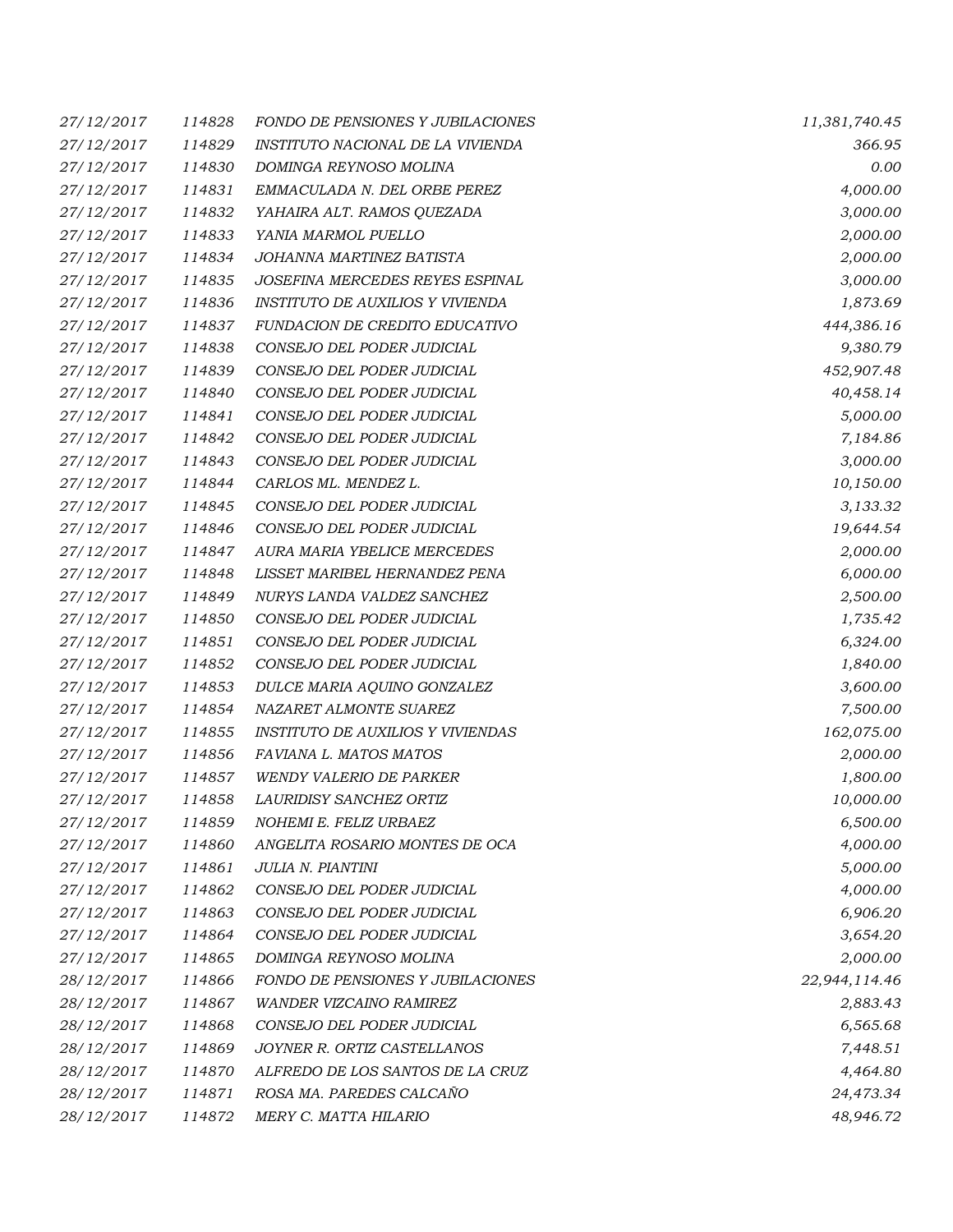| 28/12/2017 | 114873 | NELSON B. DE LA ROSA PAULINO         | 61,183.39  |
|------------|--------|--------------------------------------|------------|
| 28/12/2017 | 114874 | BADIA A. WEHBE GUZMAN                | 24,473.36  |
| 28/12/2017 | 114875 | FRANCIA Y. CLASE CLASE               | 81,577.85  |
| 28/12/2017 | 114876 | BRACILIA DEL C. CORTES RAPOSO        | 4,078.89   |
| 28/12/2017 | 114877 | BERTA G. DE LOS M. GOMEZ GIL         | 84,240.00  |
| 28/12/2017 | 114878 | GRISELDA LIRANZO MARTINEZ DE DE ASIS | 12,236.67  |
| 28/12/2017 | 114879 | JOSE S PEÑA MARTINEZ                 | 20,054.05  |
| 28/12/2017 | 114880 | ILCANIA Y. CABRERA CABRERA           | 6,329.08   |
| 28/12/2017 | 114881 | CANDIDA OLIVO                        | 81,577.84  |
| 28/12/2017 | 114882 | SENIA MONTERO ALVAREZ                | 44,867.79  |
| 28/12/2017 | 114883 | LUIS N. GOMEZ GIL                    | 36,710.03  |
| 28/12/2017 | 114884 | ELIZABETH MARTE LIRIO                | 51,840.00  |
| 28/12/2017 | 114885 | ELLIN J. CORDERO TEJADA              | 48,946.72  |
| 28/12/2017 | 114886 | LIDIA A. PUIG FRANCISCO              | 53,025.57  |
| 28/12/2017 | 114887 | MIGUELINA D. CRESPO DIAZ             | 28,552.23  |
| 28/12/2017 | 114888 | XIOMARA CORNIEL TEJADA               | 26,947.63  |
| 28/12/2017 | 114889 | ANA R. DE LEON GUZMAN                | 51,840.00  |
| 28/12/2017 | 114890 | ADRIANA P. LORA MERCEDES             | 8,826.27   |
| 28/12/2017 | 114891 | MODESTO R. CAMACHO SANTANA           | 81,577.83  |
| 28/12/2017 | 114892 | ROSA M. ALMONTE FRANCISCO            | 51,840.00  |
| 28/12/2017 | 114893 | HILARIA ALT. PERALTA JIMENEZ         | 51,840.00  |
| 28/12/2017 | 114894 | GRISELDA R. SALAZAR TAVERAS          | 53,025.57  |
| 28/12/2017 | 114895 | PURISIMA E. PAREDES MARTINEZ         | 4,078.89   |
| 28/12/2017 | 114896 | ALBANIA ALT. CONTRERAS SANCHEZ       | 197,640.00 |
| 28/12/2017 | 114897 | OSCAR E. GENAO GONZALEZ              | 16,092.99  |
| 28/12/2017 | 114898 | ADALGISA M. TEJADA DE AZA            | 77,760.00  |
| 28/12/2017 | 114899 | JOSE F. THEN REINOSO                 | 61,183.35  |
| 28/12/2017 | 114900 | PABLO ALB. MERCEDES SUAREZ           | 28,552.23  |
| 28/12/2017 | 114901 | ARISLEIDY BURGOS POLANCO             | 12,236.67  |
| 28/12/2017 | 114902 | ROSMERY MATA DUARTE                  | 81,577.84  |
| 28/12/2017 | 114903 | YESENIA MA. GARCIA DE LEON           | 12,155.10  |
| 28/12/2017 | 114904 | AMARILIS GRULLON REYNOSO             | 12,236.67  |
| 28/12/2017 | 114905 | MAYRA J. DE LA CRUZ LORA             | 20,394.45  |
| 28/12/2017 | 114906 | JUAN FERMIN HERNANDEZ                | 4,078.89   |
| 28/12/2017 | 114907 | LELIS Y. GUEVARA MEDINA              | 61,183.38  |
| 28/12/2017 | 114908 | ALFREDO GONZALEZ SANCHEZ             | 6,480.00   |
| 28/12/2017 | 114909 | EUDOCIO FERRERAS MEDINA              | 65,985.57  |
| 28/12/2017 | 114910 | LUISA I. MATOS SAMBOY                | 44,867.82  |
| 28/12/2017 | 114911 | WILSON J. SIERRA FERRERAS            | 48,946.68  |
| 28/12/2017 | 114912 | MIGUEL VALDEZ PEREZ                  | 102,695.65 |
| 28/12/2017 | 114913 | MIGUEL A. PEREZ MENDEZ               | 44,867.79  |
| 28/12/2017 | 114914 | DENNIS M. PEREZ GUZMAN               | 44,867.79  |
| 28/12/2017 | 114915 | DANIELA DEL P. GUERRERO LAGARES      | 36,710.03  |
| 28/12/2017 | 114916 | JOSELYN A. MATEO SALCIE              | 28,552.23  |
| 28/12/2017 | 114917 | DIOGENES OGANDO OGANDO               | 20,312.88  |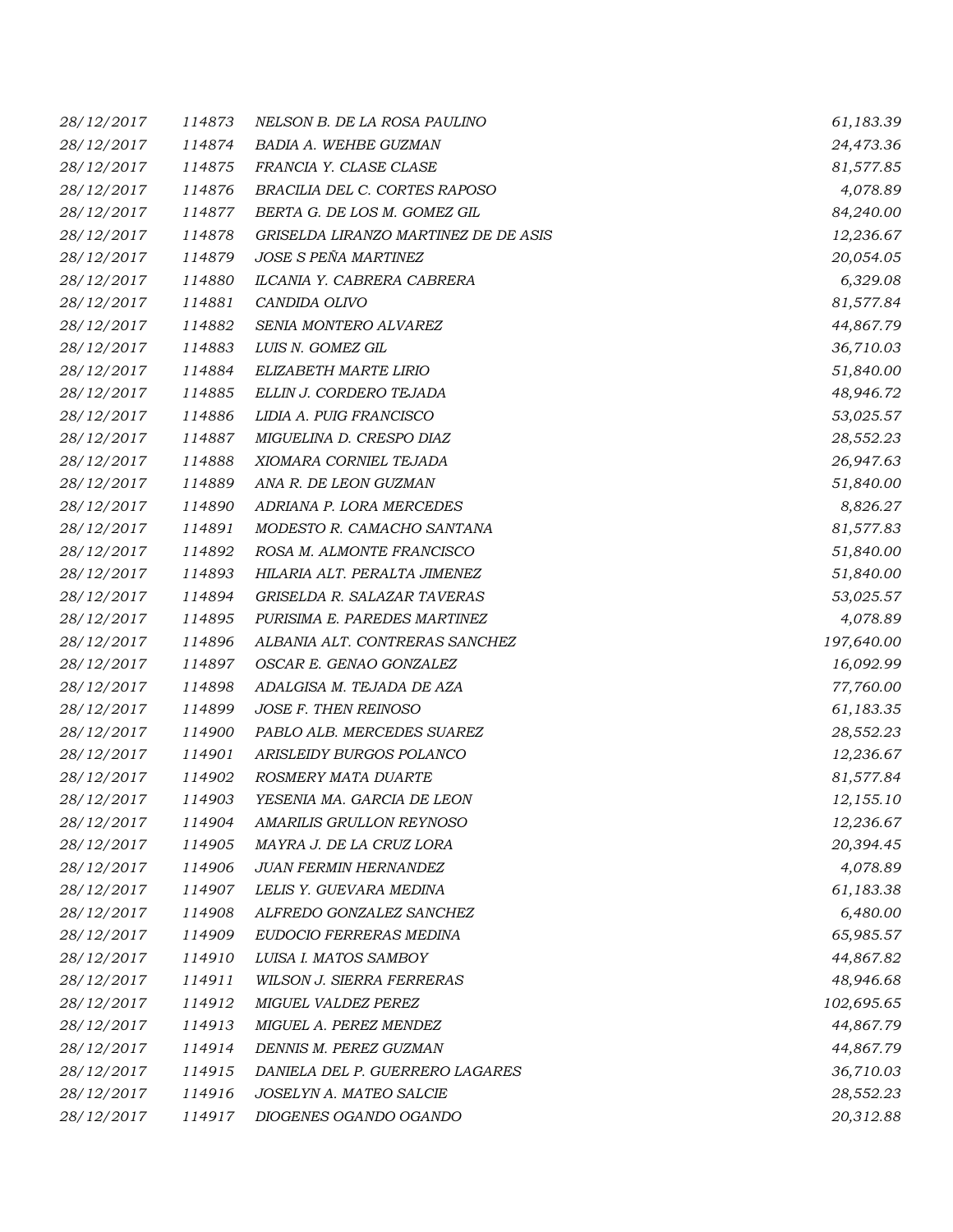|            |        | TOTAL RD\$                            | 82,214,643.34 |
|------------|--------|---------------------------------------|---------------|
| 29/12/2017 | 114944 | <b>COLECTOR DE IMPUESTOS INTERNOS</b> | 10,000,000.00 |
| 29/12/2017 | 114943 | COLECTOR DE IMPUESTOS INTERNOS        | 15,937,751.73 |
| 29/12/2017 | 114942 | <b>COLECTOR DE IMPUESTOS INTERNOS</b> | 410,491.56    |
| 28/12/2017 | 114941 | <b>COLECTOR DE IMPUESTOS INTERNOS</b> | 0.00          |
| 28/12/2017 | 114940 | <b>COLECTOR DE IMPUESTOS INTERNOS</b> | 0.00          |
| 28/12/2017 | 114939 | <b>COLECTOR DE IMPUESTOS INTERNOS</b> | 0.00          |
| 28/12/2017 | 114938 | <b>COLECTOR DE IMPUESTOS INTERNOS</b> | 0.00          |
| 28/12/2017 | 114937 | <b>COLECTOR DE IMPUESTOS INTERNOS</b> | 961,489.64    |
| 28/12/2017 | 114936 | COOPNASEJU                            | 184.00        |
| 28/12/2017 | 114935 | ABRAHAM GARCIA                        | 4,078.89      |
| 28/12/2017 | 114934 | <b>HECTOR F. MARTINEZ</b>             | 16,315.56     |
| 28/12/2017 | 114933 | ROSA E. ALMONTE R. DE VENTURA         | 16,315.56     |
| 28/12/2017 | 114932 | AMAURIS A. PEÑA GARCIA                | 24,473.36     |
| 28/12/2017 | 114931 | ROSSEMARY HENRIQUEZ LEYBA             | 27,311.20     |
| 28/12/2017 | 114930 | LEDY M. NOLASCO MENDEZ                | 33,822.08     |
| 28/12/2017 | 114929 | LOREIDY A. MEDINA LOPEZ               | 17,394.21     |
| 28/12/2017 | 114928 | YESSENIA GARCIA RAMIREZ               | 20,293.24     |
| 28/12/2017 | 114927 | ARANIBAL MANZANO ZAPATA               | 8,157.78      |
| 28/12/2017 | 114926 | YEANNY M. CASTILLO VIDAL              | 6,329.08      |
| 28/12/2017 | 114925 | STEFANY P. GARCIA JEREZ               | 6,329.08      |
| 28/12/2017 | 114924 | EVELYN G. GARCIA VALDEZ               | 6,329.08      |
| 28/12/2017 | 114923 | <b>JOSE N. ESTEVEZ RODRIGUEZ</b>      | 27,713.34     |
| 28/12/2017 | 114922 | RAMON ALB. ROMANO CONTRERAS           | 53,025.58     |
| 28/12/2017 | 114921 | TOMAS TAVERAS PEREZ                   | 32,631.12     |
| 28/12/2017 | 114920 | BRUNILDA FORTUNA RUBEN                | 65,262.24     |
| 28/12/2017 | 114919 | JAVIERCA ANT. GOMEZ                   | 12,960.00     |
| 28/12/2017 | 114918 | SONIA N. CARRASCO ANDUJAR             | 32,631.14     |

# *ANEXO 05*

## *RELACION DE TRANSFERENCIAS DEBITOS MES DE DICIEMBRE 2017*

| <b>FECHA</b> | NUM. | <b>DESCRIPCION</b>                                       | <b>VALOR RD\$</b> |
|--------------|------|----------------------------------------------------------|-------------------|
| 01/12/2017   | 823  | TRANSF. DE FONDO PAGO DE REGALIA PASCUAL AÑO 2017        | 45,066.16         |
| 01/12/2017   | 824  | TRANSF. DE FONDO PAGO DE REGALIA PASCUAL AÑO 2017        | 6,048,570.14      |
| 01/12/2017   | 825  | TRANSF. DE FONDO PAGO DE REGALIA PASCUAL AÑO 2017        | 283,634,071.94    |
| 06/12/2017   | 826  | TRANSF. DE FONDO REMB. REGALIA PASCUAL EX-JCES. PENS.    | 1,919,419.32      |
| 06/12/2017   | 827  | TRANSF. DE FONDO PAGO DE PROP. REGALIA PASCUAL           | 123,050.00        |
| 06/12/2017   | 828  | TRANSF. DE FONDO PAGO PROP. SUELDO, ASP. JUEZ DE PAZ     | 8,048.07          |
| 13/12/2017   | 829  | TRANSF. DE FONDO PAGO REGALIA PASCUAL AÑO 2017.          | 4,916.67          |
| 13/12/2017   | 830  | TRANSF. DE FONDO PAGO REGALIA PASCUAL A MILITAR.         | 22,750.00         |
| 13/12/2017   | 831  | TRANSF. DE FONDO PAGO REG. PASC. ASES. INSP. GENERAL CPJ | 188,533.34        |